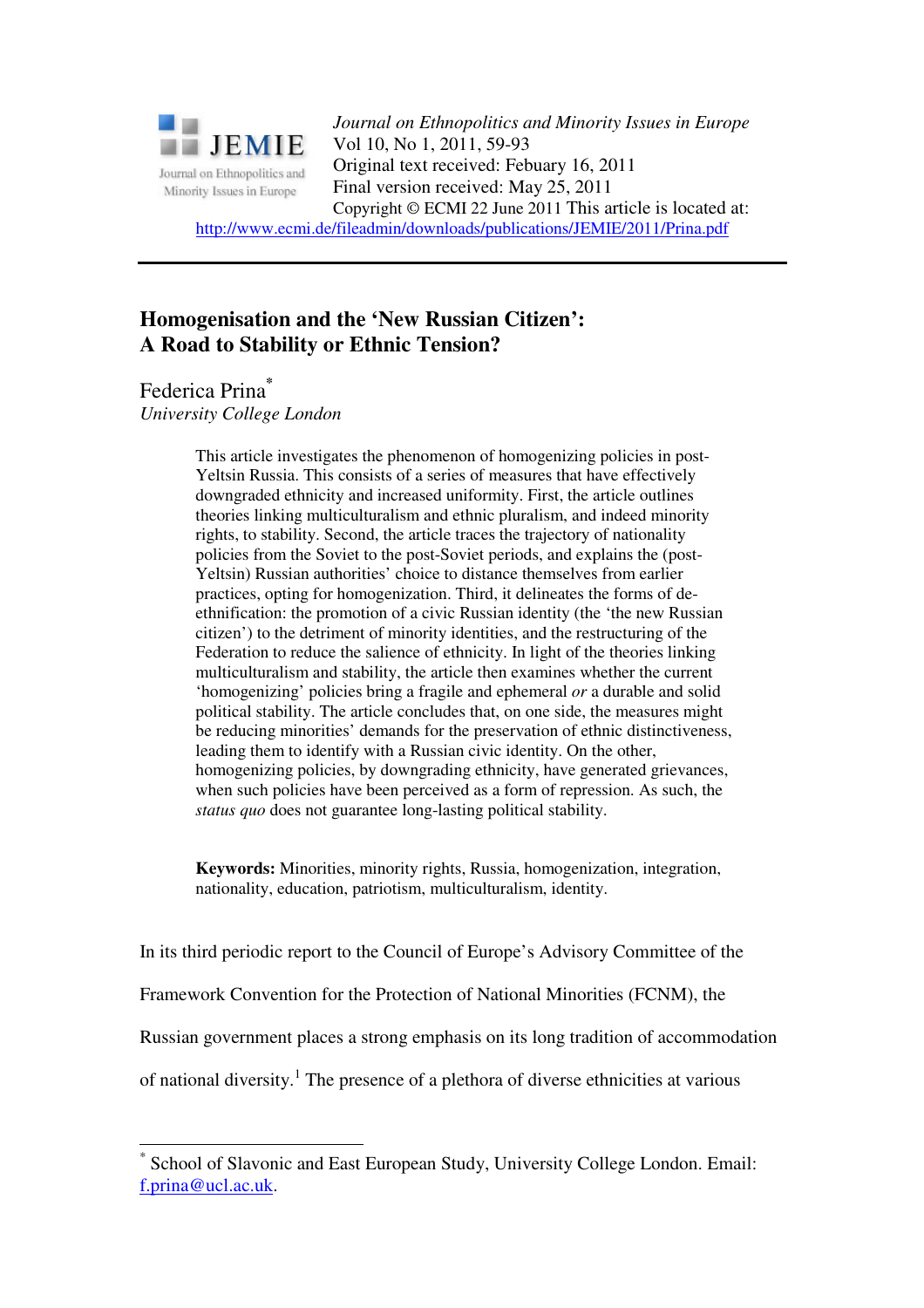historical junctions of Russian history—the Russian Empire, the Soviet Union and the Russian Federation—has necessitated special attention to diversity with a view to preventing conflict. According to government data there are over 160 ethnicities in Russia, or 'nationalities' (*natsional'nosti*). Nearly 20% of the population of Russia is made up of non-Russians: 79.8% are ethnic Russians, followed by 3.8% Tatars, 2% Ukrainians, 1.2% Bashkirs, 1.1% Chuvases, 0.9% Chechens and 0.8% Armenians; other, much smaller, minorities make up 10.2% of the population.<sup>2</sup> The country also has high levels of religious pluralism: in particular, over half of the persons belonging to national minorities are Muslims. This diversity, and the historic salience of the 'national question', led to the personal involvement of both Lenin and Stalin in attempts to 'solve' it. The modern Russian Federation has inherited both ethnic pluralism and the Soviet methods to regulate it, particularly its *ethnic* federalism. Yet former President Vladimir Putin's leadership saw a departure from earlier nationality policies towards new forms of homogenization which command greater uniformity and a strong emphasis on a civic *Russian* identity—policies that continue under the Putin–Medvedev 'tandem'.<sup>3</sup>

This article investigates the phenomenon of homogenizing policies in post-Yeltsin Russia. This consists of a series of measures that have effectively downgraded ethnicity and increased uniformity. First, the article outlines theories linking multiculturalism and ethnic pluralism, and indeed minority rights, to stability. Second, it traces the trajectory of nationality policies from the Soviet to the post-Soviet periods, and explains the (post-Yeltsin) Russian authorities' choice to distance themselves from earlier practices, opting for homogenization. Third, it delineates the forms of de-ethnification: the promotion of a civic Russian identity ( 'the new Russian citizen') to the detriment of minority identities, and the restructuring of the Federation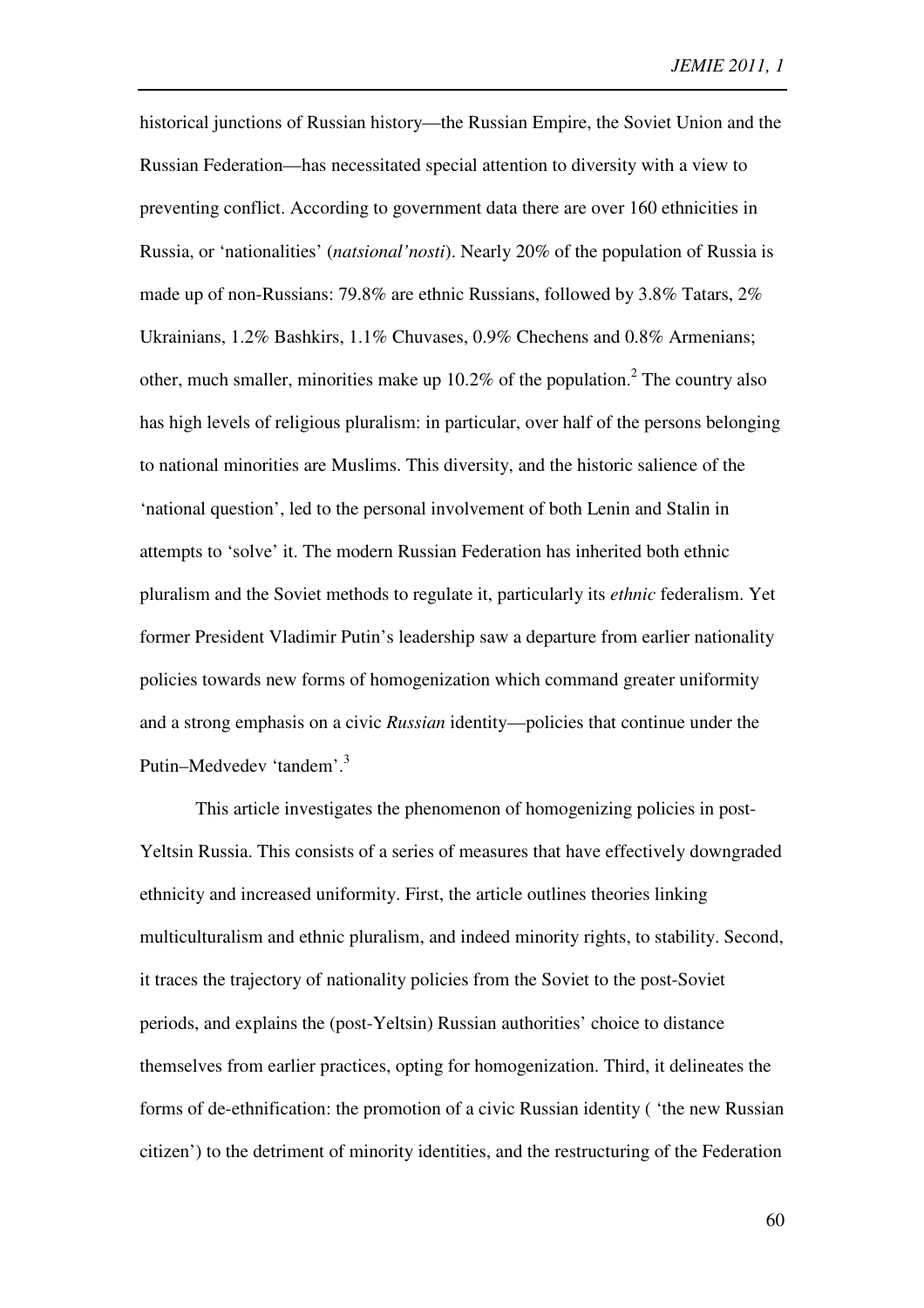to reduce the salience of ethnicity. In light of the theories linking multiculturalism and stability, the article then examines whether the current 'homogenizing' policies bring a fragile and ephemeral *or* a durable and solid political stability. It concludes that, on one side, the measures might be reducing minorities' demands for the preservation of ethnic distinctiveness, leading them to identify with a Russian civic identity. On the other, homogenizing policies, by downgrading ethnicity, have generated grievances when such policies have been perceived as a form of repression. As such, the *status quo* does not guarantee long-lasting political stability.

This article includes data from in-depth interviews carried out in Russia in May, June and October 2010, and February 2011. The interviews were for a larger study on the implementation of the FCNM in Russia focusing on three minorities as case studies: Tatars, Mordovians and Karelians. The interviews took place in the following cities: Kazan (Republic of Tatarstan), Petrozavodsk (Republic of Karelia), Saransk (Republic Mordovia), Moscow, St Petersburg, Voronezh and Tver. Different questions were asked of different groups of respondents, depending on their specialization. The respondents were affiliated to one of the following categories: minority association (National Cultural Autonomy or similar) (9 respondents); minority non-governmental organizations (NGOs) (9); cultural association (6); congress of peoples (3); human rights NGO (11); academia (25); media (11); public official  $(16)$ ; school employee  $(2)$ ; and the judiciary  $(3)$ . In total 95 people were interviewed—47 women and 48 men.<sup>4</sup> Of these, 22 interviews were particularly relevant to the section of the article analysing minority education and language preservation.

# **Stability through multiculturalism**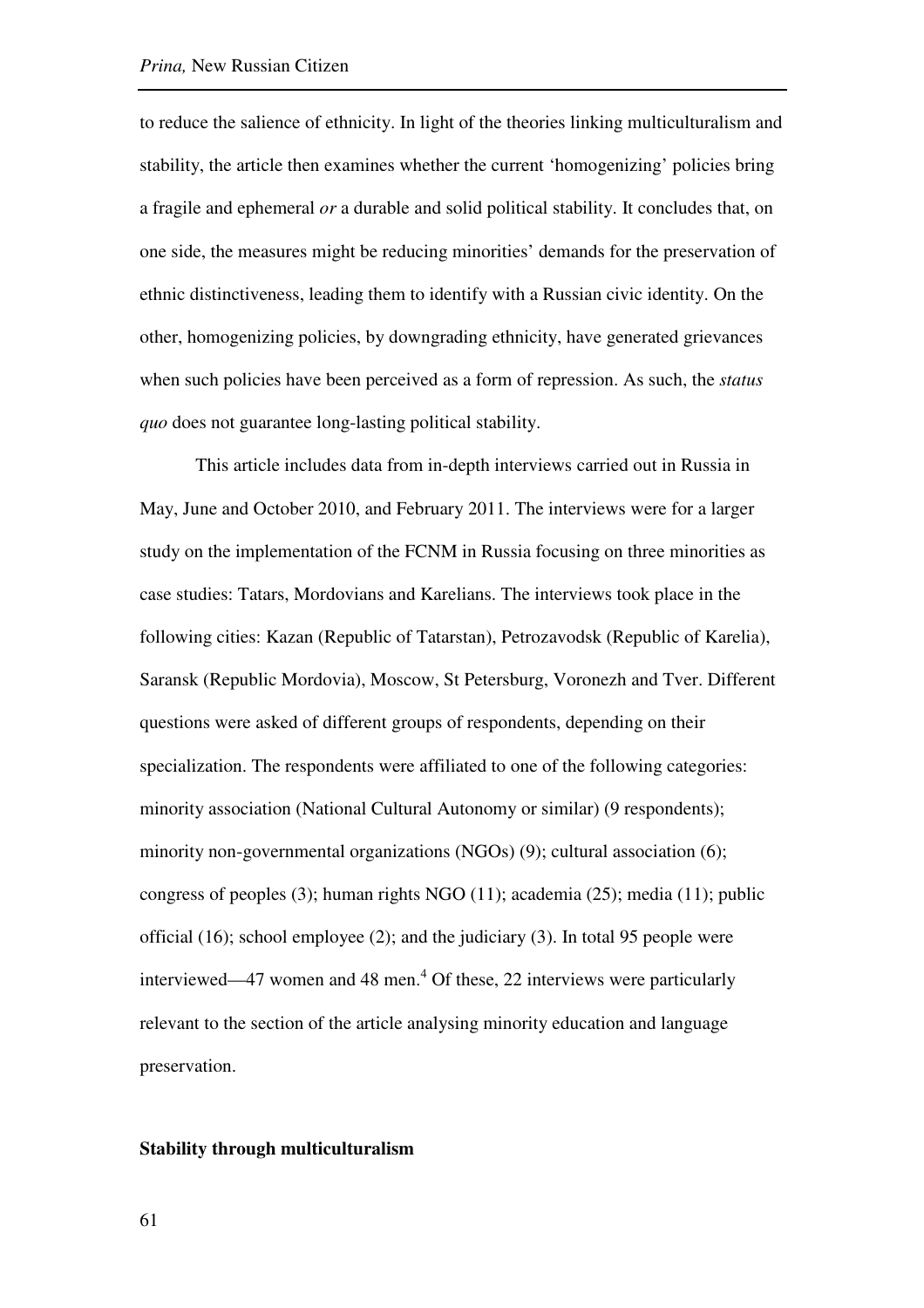What approach is conducive to stability in a pluriethnic society? Numerous authors suggest that multiculturalism is the answer (Kymlicka, 2003; Kymlicka, 2007; Parekh, 2006; Phillips, 2007; Taylor, 1992;Young, 1990). Although multiculturalism is not a monolithic body of thought, multiculturalists argue for the "equal recognition of cultures" (Kelly, 2002: 5), as a vital underpinning of the ethnic groups' coexistence.

Criticism of multiculturalism highlights the potential for fragmentation leading to the weakening of the state, for example by fomenting extremism (Kepel, 2005). Anderson sees multiculturalism in a negative light, noting that "many 'old nations' [...] find themselves challenged by 'sub'-nationalisms within their borders nationalisms which, naturally, dream of shredding this subness one happy day" (Anderson, 2005: 3). Barry criticizes multiculturalism's attention to cultures, arguing that differentiated treatment is a menace to equality, as well as detracting attention from "universal human values" and shared disadvantages such as poverty (Barry, 2001). Multiculturalists, instead, argue there is a strong correlation between the acceptance of diversity, with the recognition of its intrinsic value, and stability. This is also the approach of the present minority rights system, which originated from a desire to prevent gross human rights abuses against vulnerable minorities.<sup>5</sup> The impetus for the adoption of the Council of Europe's Framework Convention for the Protection of National Minorities came from the 1990s military conflict in the Balkans (Martin Estebanez, 2005: 271). The post of the High Commissioner on National Minorities of the Organization of Security and Cooperation in Europe was established in 1992 specifically to seek early resolution to ethnic tensions. Indeed, many incidents throughout history have shown that majority rule, without safeguards,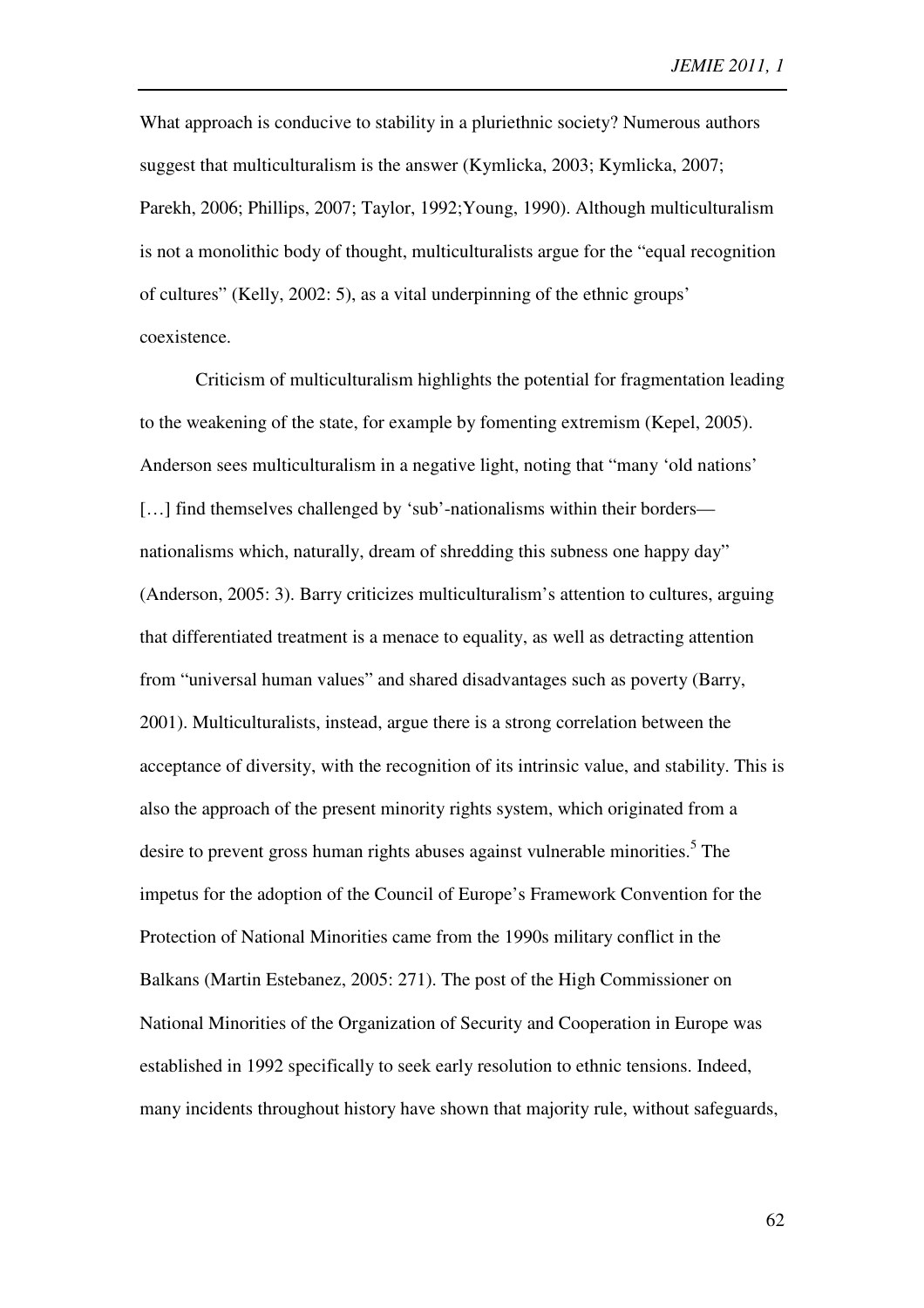can lead to tyranny (Packer, 1993: 39-40), and that it requires counteraction through policies for the harmonious cohabitation of different cultures.

Diversity cannot simply be eliminated: it is a fact that the majority of nations are and have been multiethnic.<sup>6</sup> In Russia the high levels of diversity are unlikely to decrease with the continuous flow of migrant workers from former Soviet Union republics.<sup>7</sup> Attempts to transcend difference, with the (unrealistic) objective of creating a colour- and difference-blind society is not a viable option (Phillips, 2002). The denial of difference does not solve its complexities, but merely removes them from official public discourse. Typically it results in a failure to assess minorities' special needs, undercutting opportunities for the formulation of *ad hoc* policies that would facilitate interethnic and societal harmony. This is the route taken by France, which effectively denies the existence of minorities on its territory altogether and has declined to accede to the FCNM.<sup>8</sup>

France is an exception in Europe.<sup>9</sup> There has been a departure from traditional Western theories of nationalism, which had been developed around "an idealized model of the polis in which fellow citizens share a common descent, language, and culture" (Kymlicka, 2003: 2). To attain this ideal, minorities have been eliminated, assimilated, expelled or segregated. From the ashes of old concepts of cultural and ethnic purity new notions of "cultural hybridity" have been born, centering around the view that nation-states cannot accommodate all their constituent peoples. Multiculturalism is a rejection of the "homogenous nation-state", and of assimilationist or exclusionist policies (Kymlicka, 2007). Packer places this in the context of human rights and freedoms:

In contradistinction from the exclusivist, coercive and assimilating nature of the putative 'nation-State' which values 'purity', we must think in terms of securing and expanding opportunities for multiple, open and evolving cultures and identities: we must value *freedom* [italics in original] (Packer, 1999: 270).<sup>10</sup>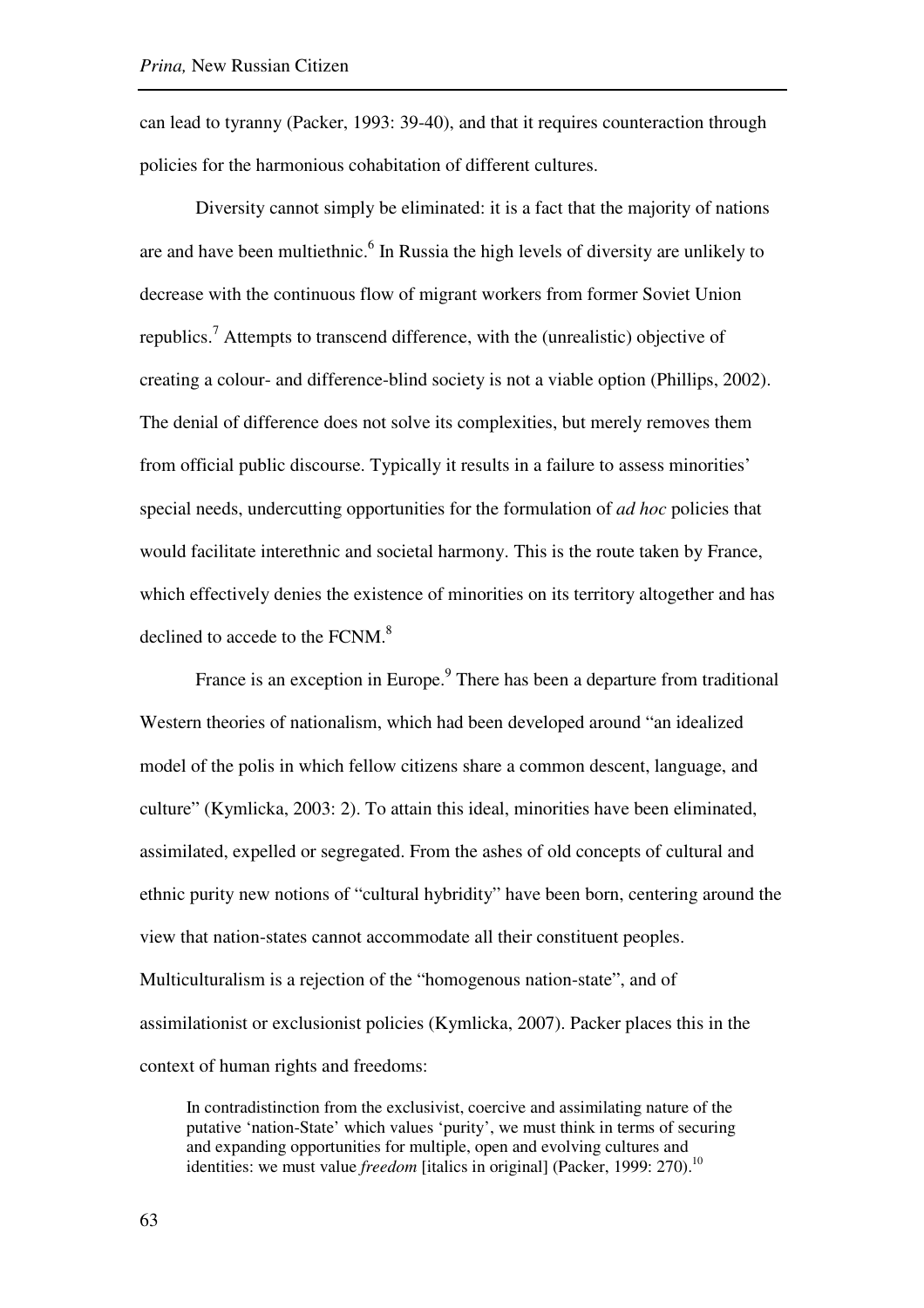*JEMIE 2011, 1*

States have endorsed, through signatures and ratifications, international declarations and conventions that encompass multicultural approaches—if we accept Xanthaki's persuasive argument that international law has promoted elements of multiculturalism (Xanthaki, 2010). For example, in May 2011 the 2005 UN Educational, Scientific and Cultural Organization Convention on the Protection and Promotion of the Diversity of Cultural Expressions had 116 state parties. This means an emerging consensus that a plurality of minority cultures and identities "enrich[es] the fabric of society as a whole".<sup>11</sup> Smith echoes this, noting that there is a new, "positive conception of the ethnicity of the margins', with 'new cultural politics which engages rather than suppresses *difference* […]" (Smith, 1998: 204). Similarly, Phillips talks of "democracy *through* difference" (Phillips, 2002: 5, italics in original).

While diversity cannot simply be ignored, ideals of 'unity' *and* the accommodation of minorities are not mutually exclusive. Multiculturalism does not forcefully imply fragmentation. Rather, it is the societal marginalization of particular groups that leads them to radicalization. Different ethnicities may feel a common loyalty towards their state, as in the often-cited example of Switzerland, with its multilayered identity: the canton, the cultural/linguistic group, and the overarching Swiss identity (Spillman, 1997: 203; 211). Indeed, Guibernau argues that the adoption of a "cosmopolitan attitude" does not necessitate renouncing one's national identity. It simply necessitates adding another layer (a "cosmopolitan layer") to it (Guibernau, 2007: 195). Multiculturalism, thus, leads to "a balance between cohesion, equality, and difference" (Xanthaki, 2010: 24).

Hence, with regard to Russia, we have to ask: are Putin-Medvedev policies creating a joint identity *while also* preserving cultural pluralism, or are they repressing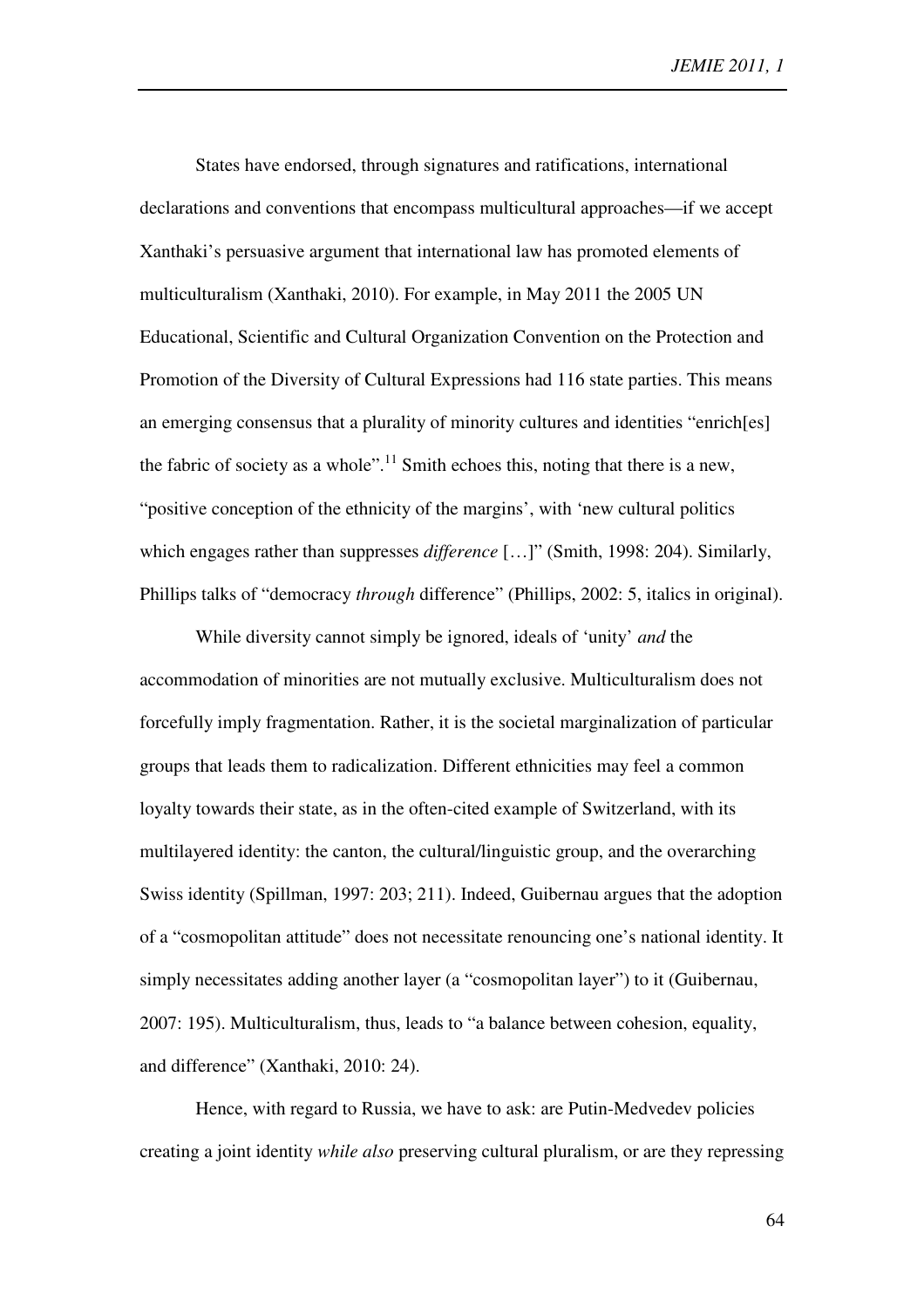the latter to replace it with the former? Is Russia *engaging* with difference, as Smith puts it, or does it wish ultimately to eliminate it?

#### **From pluralism to homogenization**

It is this article's contention that there are currently moves to reduce difference, with a departure from the focus on diversity of the Soviet period and the regional autonomy of the Yeltsin period.

The Soviet approach to the 'national question' had rested on the forging of a strong link between ethnicity and territory. This is encapsulated in Stalin's definition of a nation as a "historically evolved, stable community based on a common language, *territory*, economic life and psychological make-up manifested in a community of culture" (Stalin, 1950: 239, italics added).

On the basis of this principle, Soviet *ethnic* federalism was established: numerous territories were 'assigned' to different nationalities (for example, the Tatar Autonomous Soviet Socialist Republic—current Tatarstan—to the Tatars) (Hirsch, 2005). With some adjustments, this structure has been preserved in post-Soviet Russia: in 2011 the Russian Federation consisted of 83 subjects (administrative units), of which 21 were *ethnic* republics.<sup>12</sup>

On one level, this system has been successful. With the exception of the post-Soviet Chechen conflicts, it has prevented ethnic strife (Bowring, 2010). The Soviet nationality policies affirmed the importance of ethnicity at the regional and local levels, through quota systems that guaranteed minority representation in the local authorities and academic institutions; it thereby ensured the establishment of regional elites composed of persons belonging to minorities. Yet, ethnic federalism also exacerbated some of the tensions originating from the cohabitation of different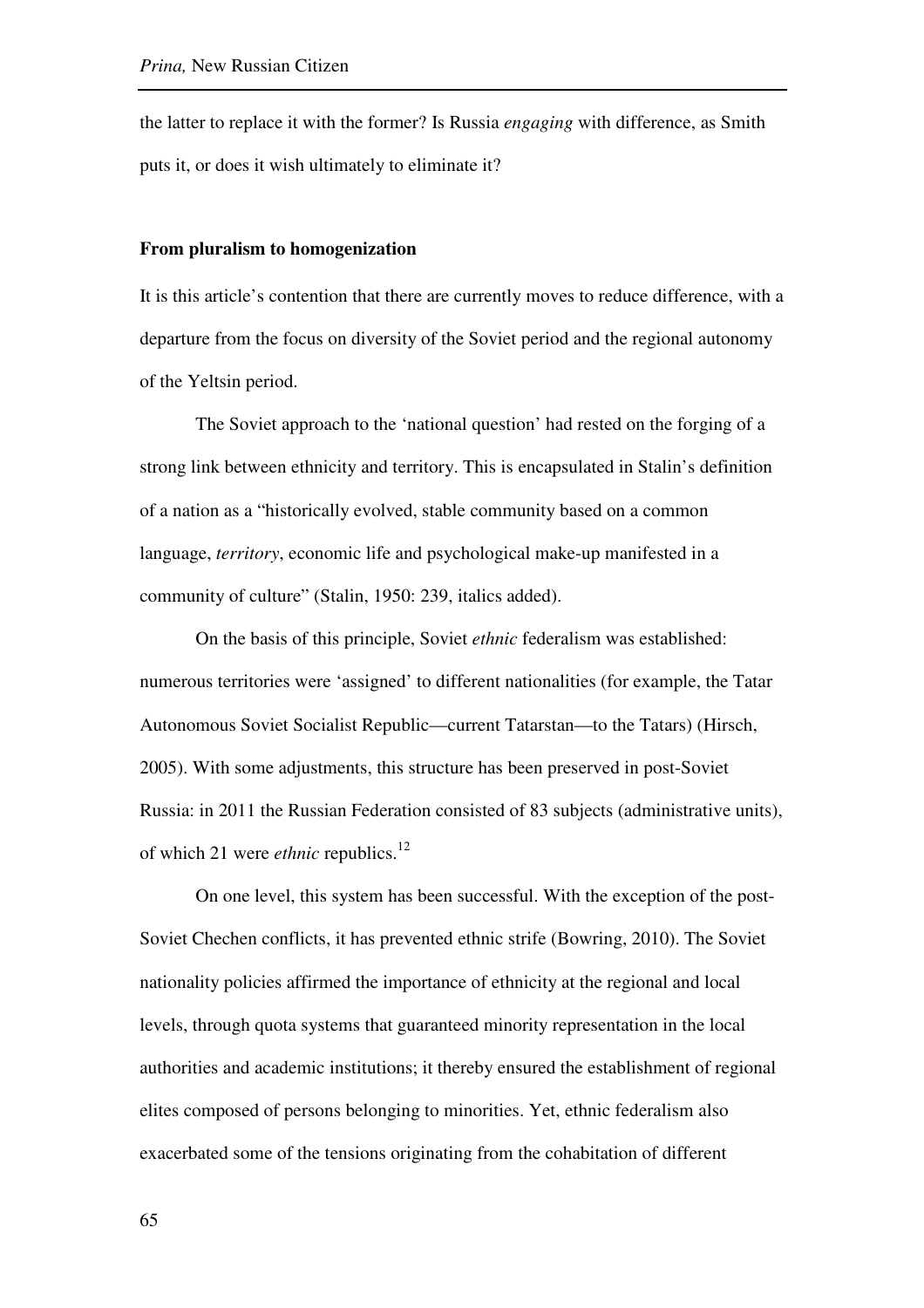ethnicities. First, it resulted in a heightened consciousness of ethnicity, Soviet federalism having subdivided the country around existing, perceived or 'imagined' *ethnic* lines. The strength of ethnicity was further reinforced through the institution of the Soviet passport, which recorded, and therefore *fixed*, one's nationality (Gorenburg, 2003: 28). Soviet ethnic classifications, based on primordialist and essentialist perceptions of ethnicity (Tishkov, 1997), unequivocally placed each Soviet citizen into one or another totalizing ethnic category. This might have contributed to an exaggerated perception of 'otherness', insufficiently balanced against the overarching but vague identity of the 'Soviet citizen' (*homo sovieticus*). As Tishkov put it, "Soviet ideology […] enforced mutually exclusive ethnic loyalties on the principle of blood" (Tishkov, 1997: 250). And non-Russian regional leaders soon learned to articulate their claims primarily as leaders of nationalities rather than of regions (Hirsch, 2005: 172).<sup>13</sup>

Second, despite clear efforts towards the teaching and promotion of national languages and cultures, Soviet policies lacked coherence, and for some nationalities led to fully-fledged repression.<sup>14</sup> At a minimum there was a lack of real autonomy from Moscow (Melvin: 207; Sakwa, 2008: 228); this would lead to ethnic mobilization in the *perestroika* and in the 1990s (Gorenburg, 2003) and, with it, to political instability. Third, the link between ethnicity and territory did not help a large section of minorities: smaller nationalities were not classified as 'titular' (meaning that they were not assigned a territory), and clearly not all persons belonging to a titular nationality resided in 'their own' ethnic republics. For example, during the Soviet Union, according to 1989 census data, approximately three quarters of Tatars lived outside the Tatar Autonomous Soviet Socialist Republic, and only 49% of its population were Tatars. In Khakassia, only 11% of the population was Khakass in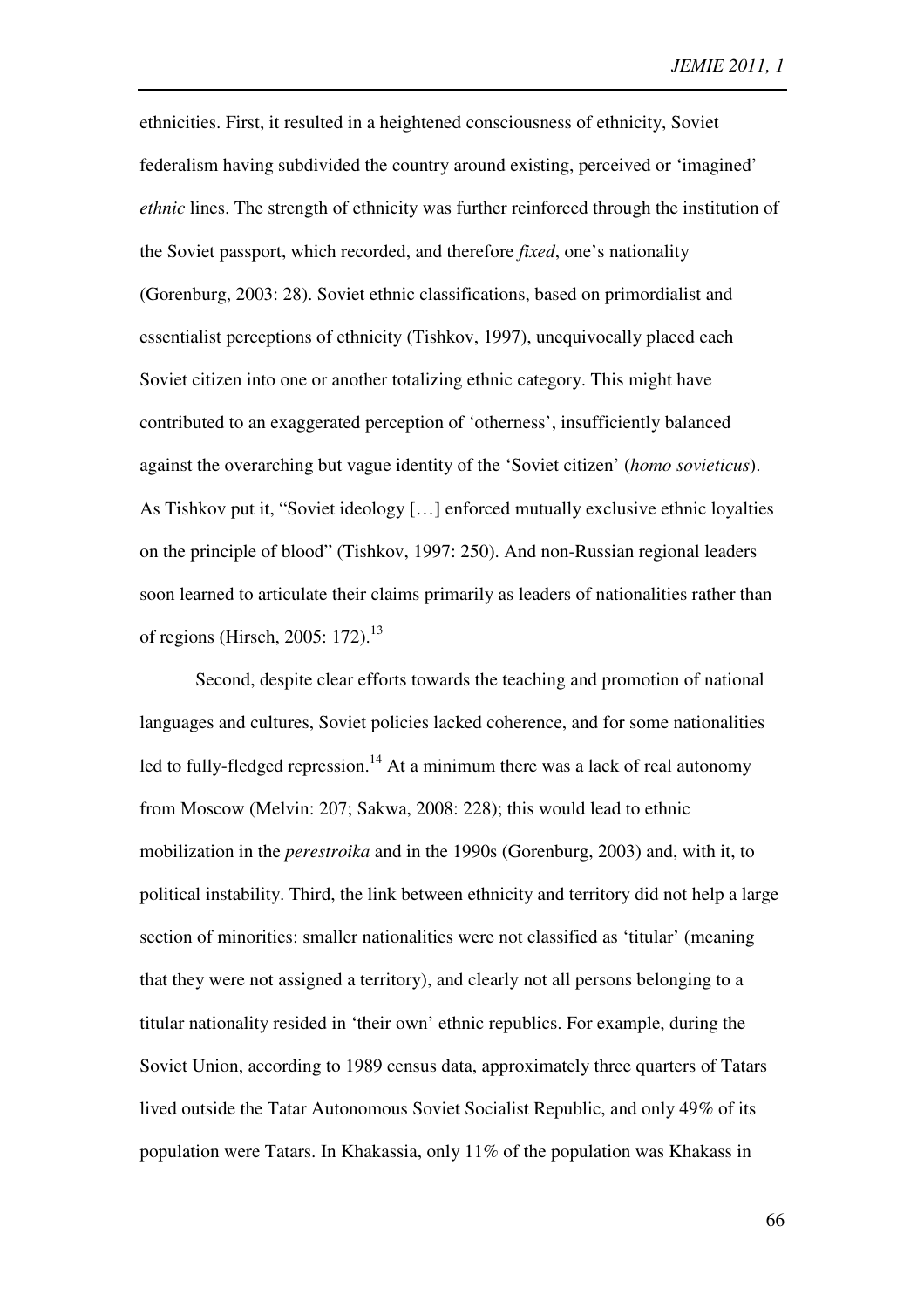1989.<sup>15</sup> Indeed, as Brubaker noted, "[n]ations are fundamentally groups of persons, not stretches of territory" (Brubaker, 1996: 40).

Yeltsin inherited these unresolved difficulties and, without the Soviet 'glue' that had held the Union together, these problems only increased in complexity. Following the Soviet Union's collapse, the regions started to gravitate away from the centre as they increasingly acquired autonomy through devolution (Stoner-Weiss, 1999). In 1990, Yeltsin famously invited the regions to "take as much sovereignty as [they] can swallow". This did not derive so much from Yeltsin's liberal attitudes, but rather from an inability of the federal authorities to fill the power vacuum left by the Communist party's dethronement (Reddaway and Orttung, 2004: 6). The Yeltsin years led to statutory and political fragmentation, as evidenced in a plethora of *ad hoc* bilateral treaties with the subjects not regulated through a coherent federal legislative and administrative framework. Special arrangements to satisfy the particularistic needs of regions (and their leaders) enabled the formation of effective fiefdoms, ruled by assertive leaders engaging in "regional warlordism" (Kirkow, 1995; Kirkow, 1998: 139). Substantial powers were enjoyed by prominent regional (ethnic) leaders in post-Soviet Russia, such as former (ethnic Tatar) President of Tatarstan Mintimer Shaimiev (1991-2010) and former (ethnic Bashkir) President of Bashkortostan Murtaza Rakhimov (1993-2010). A republic like rich, oil-producing Tatarstan, with a high concentration of Tatars living on its territory, could defy the Russian authorities and refuse to sign Yeltsin's Union Treaty in 1990, insisting instead on a powersharing treaty (Bowring, 2007).<sup>16</sup> The only other republic to refuse to sign the treaty was Chechnya, whose secessionist aims, internal strife and volatility led to the devastating First Chechen War (1994-1996).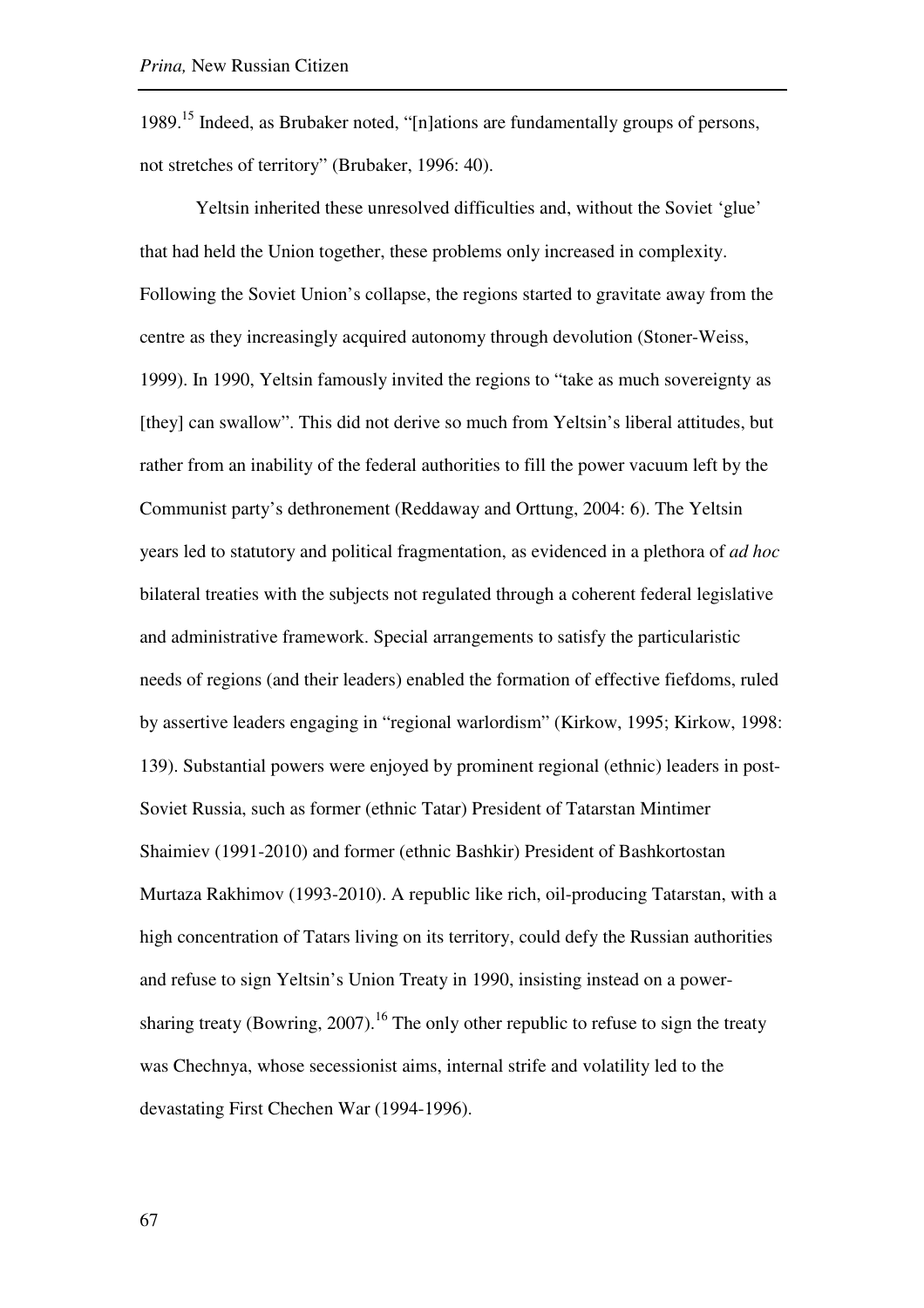Hence, at the end of Yeltsin's rule ethnic pluralism had become synonymous with instability 'from below' and ineffective management 'from above'. Yeltsin's rule was also associated with the social ills generated by the difficult transition to a market economy, such as large scale privatization and the rise of the oligarchs, increased poverty, lawlessness and crime. In turn, newly-found freedoms of the post-Communist period allowed forms of ethnic nationalisms to emerge, calling for autonomy and threatening further instability. It is these complexities that former President Putin attempted to resolve through the strengthening of the state, which involved, *inter alia*, processes of 'homogenization', with new forms of uniformity and centrism.

# **Russia's homogenizing efforts**

The Russian leadership has sought to promote basic, non-ethnic values that supposedly unify nationalities residing in Russia, to replace potentially destabilizing multiple forms of nationalism at the regional level. In its 2006 Comments to the Second Opinion of the Council of Europe's FCNM Advisory Committee, the Russian government stated that it was pursuing a "policy of de-ethnization of [the] domestic political scene", and that the choice of policy derived from the fact that "national and ethno-cultural issues blend perfectly in the concept of basic civil rights".<sup>17</sup>

The essence of this new approach is captured in Russia's Third Report to the FCNM Advisory Committee, in the expression 'unity in variety'. This is a civic unity combined with ethnic diversity, in the recognition that the two are intertwined.<sup>18</sup> It is supposedly an attempt to create what has been defined as "multicultural constitutional patriotism" (Codagnone and Filippov, 2000). *Russian* citizenship should substitute the forms of "quasi citizenship" in regions with strong national identities such as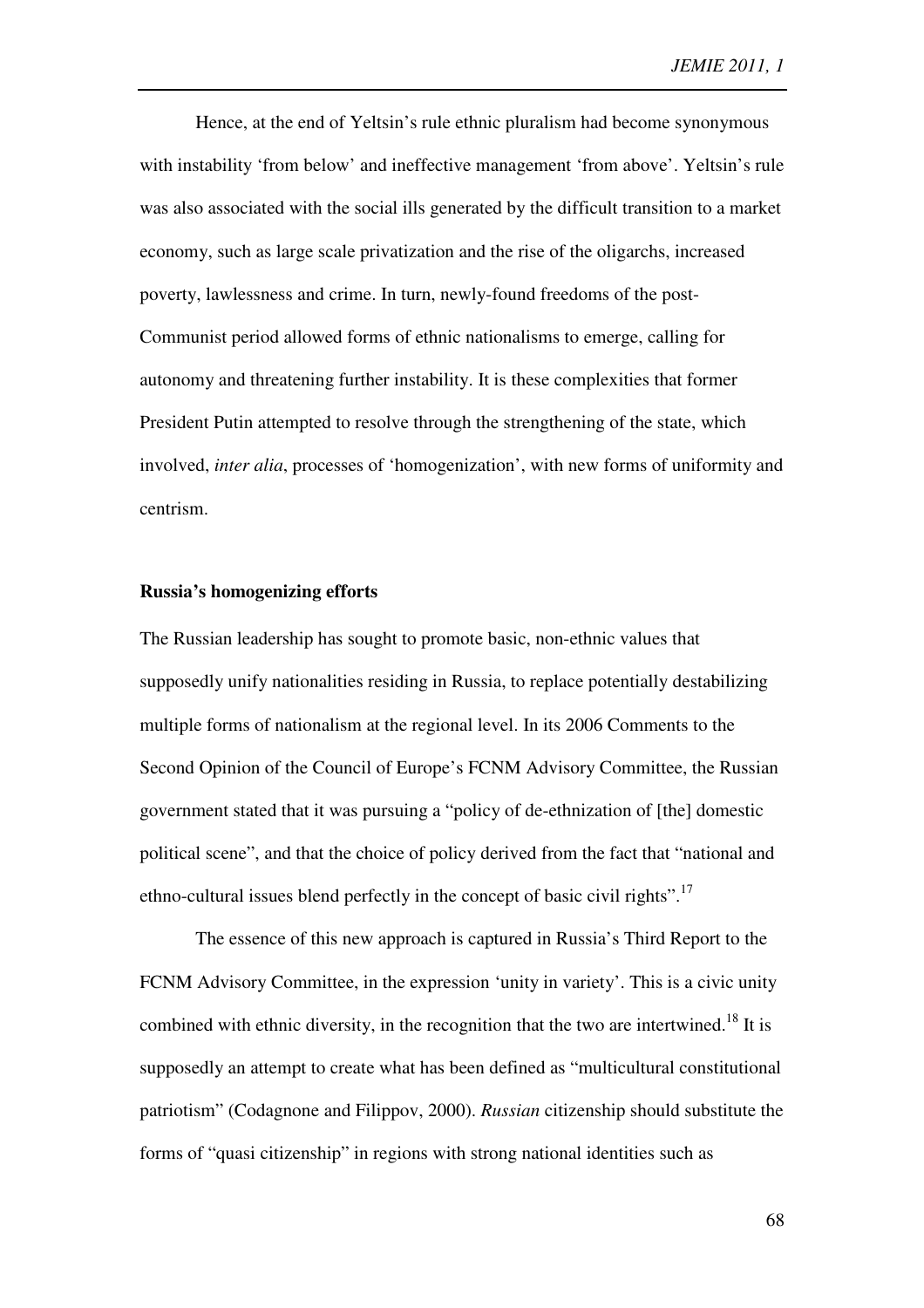Tatarstan and Bashkortostan, ending their ability to forge an "inner abroad" within Russia (Sakwa, 2008: 234).

The civic identity that should replace ethnic consciousness is an identity coloured by elements of Russian 'patriotism', yet after having been carefully disassociated from 'nationalism'. Putin has espoused the view that 'nationalism' is a destructive force, generating conflict and secessionist tendencies. 'Patriotism', by contrast, represents the overarching values through which any Russian citizen might find pride in his/her country and its achievements (Daucé *et al*., 2010). It brings together elements of imperial, Soviet and Russian history, whose threads have been pulled together. The former president has been at pains to trace a continuum throughout Russian history, and to find positive outcomes in all eras (Sakwa, 2004: 241). For example, while Putin denounced the excessively "bureaucratized" form of the old Communist Youth League (*Komsomol*), he upheld some of the principles behind it, such as "the spirit of love of the homeland, of the fatherland" (Putin, 2002).

Russia has seen instances of rampant Russian nationalism (Kozhenikova *et al.*,  $2005$ .<sup>19</sup> Some neo-fascist views have reached the mainstream media, government institutions and academia through ideologues such as Aleksandr Dugin, founder, in 2002, of the Eurasia Party (Umland, 2009). Daucé argues persuasively that despite this the general, Putin-supported discourse is patriotic but non-militant and nonnationalist (Daucé *et al.*, 2010). So can it be a formula for ethnic harmony?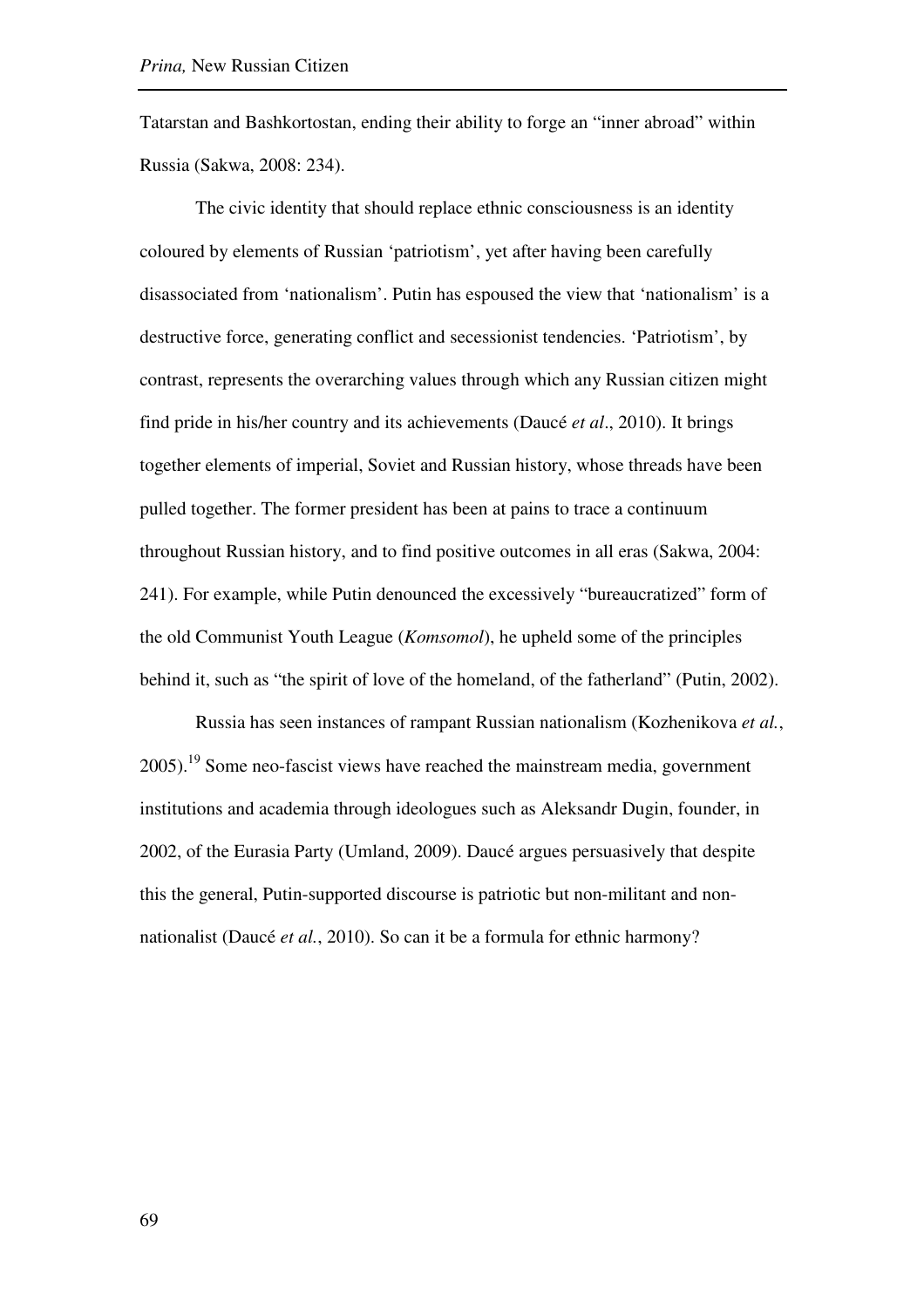# *Overarching civic identity or pervasive Russianness?*

Establishing an overarching civic Russian identity, rather than an *ethnic* Russian one, would seem to fit Smith's model, in which diversity and integration coexist. This process creates:

[An] overarching community housing, but also binding together, through a common symbolism and institutional network, different cultures and ethnic communities (Smith, 2008: 106).

The traditional distinction between civic (liberal and inclusive) and ethnic (illiberal and exclusive) forms of nationalism is drawn from Kohn's seminar work (Kohn, 1944). It has been argued that a form of inclusive civic nationalism (based on *ius soli*), rather than exclusive ethnic nationalism (based on *ius sanguinis*) is conducive to a common loyalty. As Hastings notes, "*ius sanguinis* leads logically to ethnic cleansing, *ius soli* to ethnic integration" (Hastings, 1997: 34). Brubaker, however, argues that the distinction between the two forms of nationalism are overstated (Brubaker, 1999); Smith adds that "even the most 'civic' and 'political' nationalisms often turn out on closer inspection to be also 'ethnic' and 'linguistic'" (Smith, 2010: 212-213).

And indeed, Russia's 'civic identity' has acquired an ethnic dimension by borrowing elements from Russian national motives. For example, the new overarching identity is shaped around the concept of the 'new Russian citizen', which simultaneously downgrades non-Russian ethnicities and reasserts Russianness. Already in 1996 the Concept of State Nationality Policy, while upholding the right of ethnic minorities to their national and cultural identities, also stressed the "unifying role of the Russian (*russkii*) people on the territory of Russia".<sup>20</sup> In 2000 Putin declared that the old Soviet anthem was to be the state anthem, the two-headed Tsarist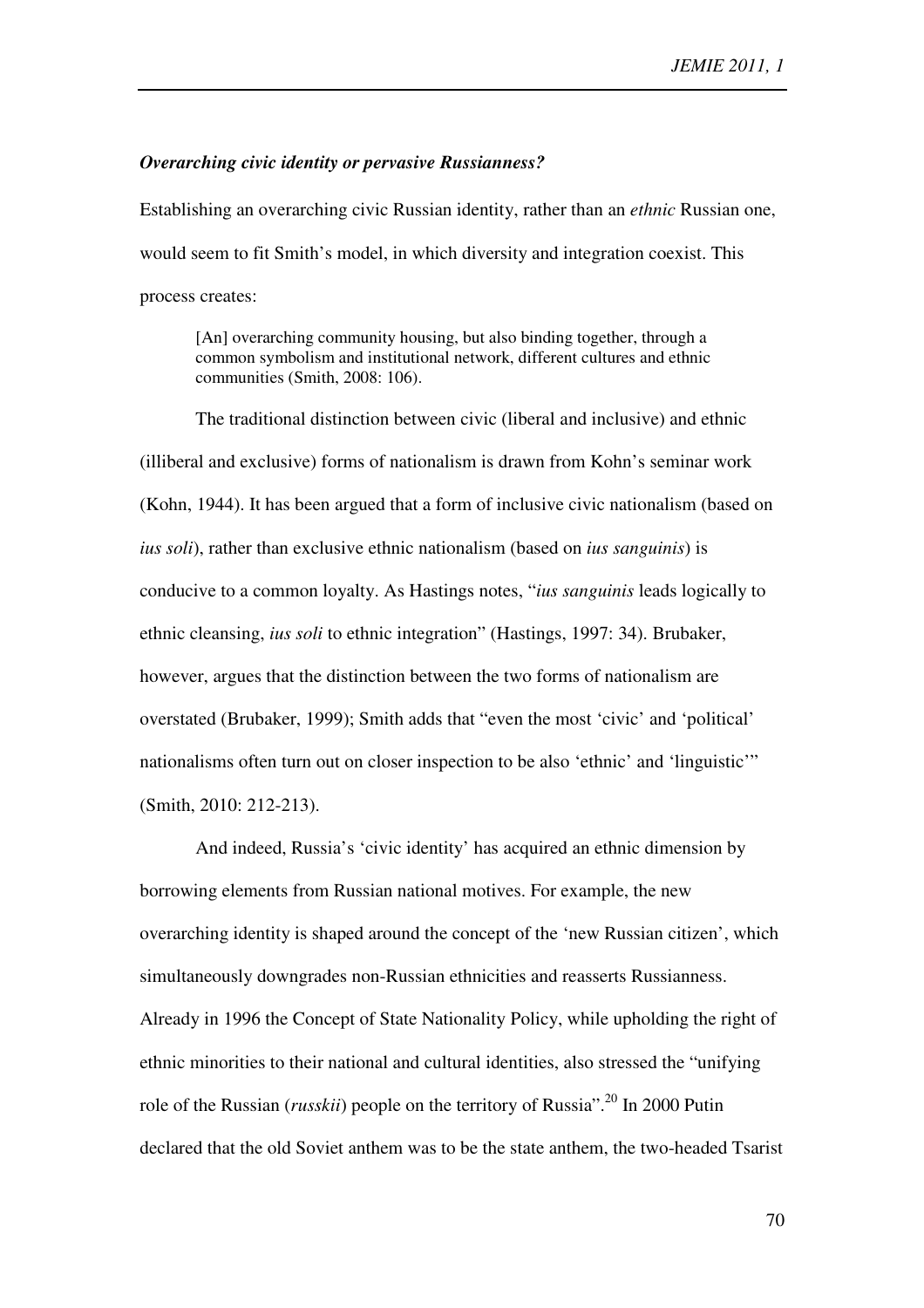eagle the state emblem, and the Tsarist tricolour (white, blue and red) the Russian flag (Sakwa, 2004: 164-165)

One of the ambiguities of the patriotic discourse of a strong Russia lies in the nexus between Russian identity and Russian Orthodox Church. Although Putin has repeatedly emphasized Russia's religious pluralism, the former President is ostensibly a practising Russian Orthodox with a close relationship with the Orthodox Patriarch. With regard to school education and religion, the representative of a minority organization whose son attended a school in Moscow said in an interview:

In schools there are textbooks on the bases of Orthodox culture […] The music lessons have traditional Russian songs, Russian Orthodox. It is not for any particular policy [of Russian nationalism] but it's because that's what they [the teachers] know. There are no professionals in schools who have received training to deal with inter-religious issues[…] I don't like a member of the clergy to go to my son's school, and my son to tell me that a priest has been there [to talk to the students]. $^{21}$ 

Society is exposed to contradictory messages: on the one hand the current leadership insists that patriotism and diversity can, and should, coexist; while on the other, television programmes feature Dugin himself on Russia's First Channel (Umland, 2009). What is being presented is a model of *rossiiskii* (the concept of Russian 'citizen') that is being closely identified with *russkii* ('ethnic' Russian), in a movement towards a homogenized vision of Russia that is markedly at odds with official pronouncements concerning Russia's multiethnic multiculturalism.

What is the impact of such conflicting messages? The Russian leadership can be perceived as representing the interests of the 'main group', the Russians (Pain, 2005). Some of the Muslim Tatars interviewed noted that the special relationship between Putin and the Orthodox Patriarch implicitly marginalized other religions in Russia.<sup>22</sup> A Muslim respondent referred to a generalized (and, in his view, institutionalized) "Islamophobia". He complained of non-Muslims' failure to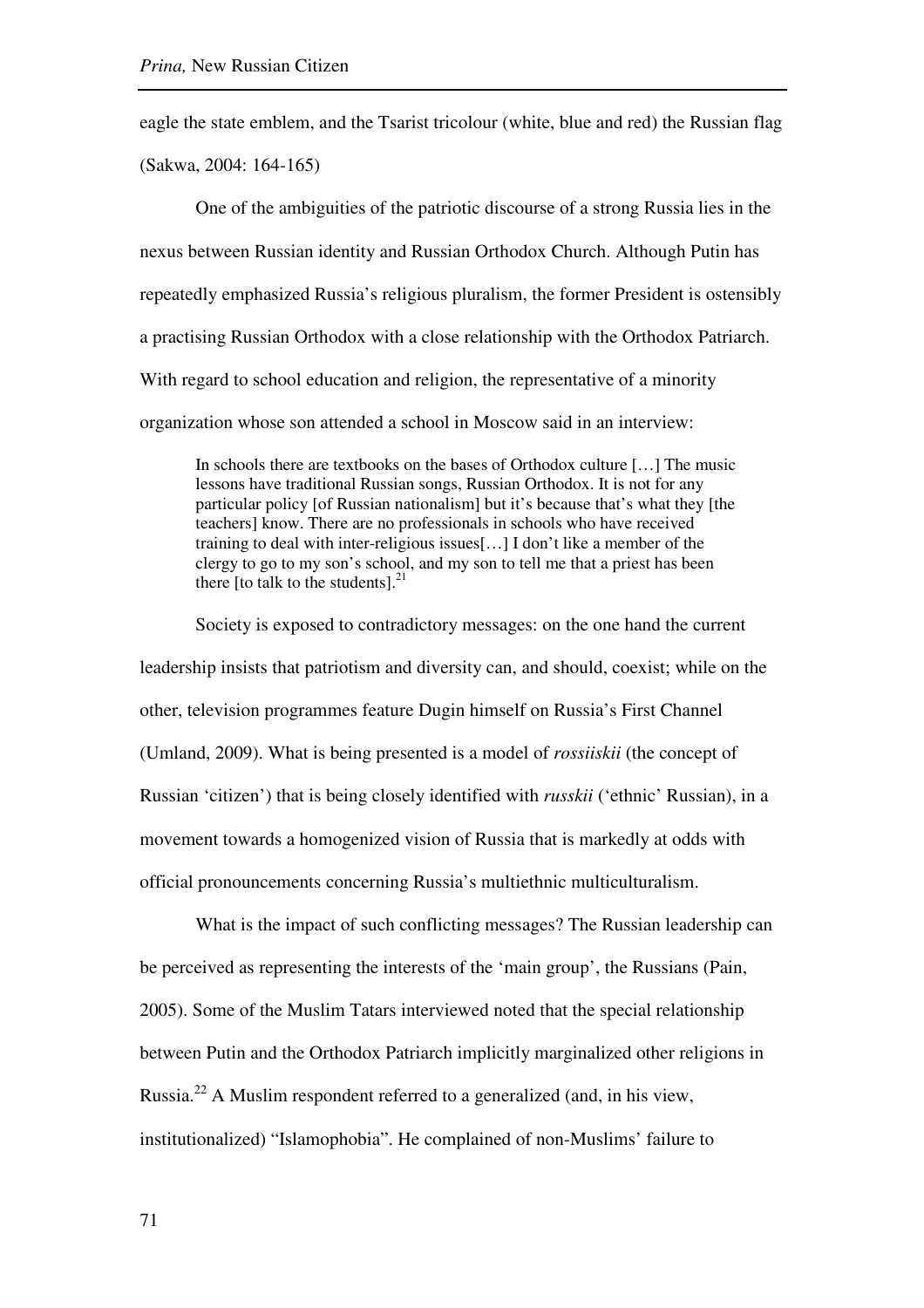differentiate between the general Muslim population and the very few Islamic fundamentalists responsible for terrorist attacks from the Chechen wars onwards. $^{23}$ 

# *Top-down culture: homogenizing measures in language and education*

In addition to the ideological superimposition of *rossiiskii* and *russkii*, homogenizing policies have introduced new laws and regulations that impact minorities, mostly without the latter's participation in the decision-making processes. Primary examples are the treatment of minority language scripts and the teaching of minority languages and cultures.

While Tatar organizations were calling for the Latinization of their alphabet, in 2002 the Duma adopted an amendment to the 1991 Federal Law on Languages of Peoples of the Russian Federation.<sup>24</sup> Article 3(6) of the amended law states that the alphabets of the Russian language and those of the republics' state languages "shall be based on the Cyrillic graphic symbol". The Latin script in the Tatar Autonomous Soviet Socialist Republic had been replaced by Cyrillic under Stalin, in what was defined by Isaev as a form of "cultural centralism" (Isaev, 1985). Stalin had criticized the "local nationalism, including the exaggerated respect for national languages" that had characterized the first years of the Soviet Union (quoted in Lewis, 1972: 71). Following the 2002 amendments, the use of (non-Cyrillic) alphabets for the state languages of republics have to be established exclusively by federal law: as Russia's Third Russia Report to the Advisory Committee on the FCNM puts it, it "requires a justified managerial decision".<sup>25</sup> In line with this, in November 2004 the Russian Constitutional Court turned down a claim submitted by Tatarstan's parliament, arguing that the 2002 amendment preventing the republics' choice of their own scripts was unconstitutional.<sup>26</sup> This had followed a decision of the Tatar Constitutional Court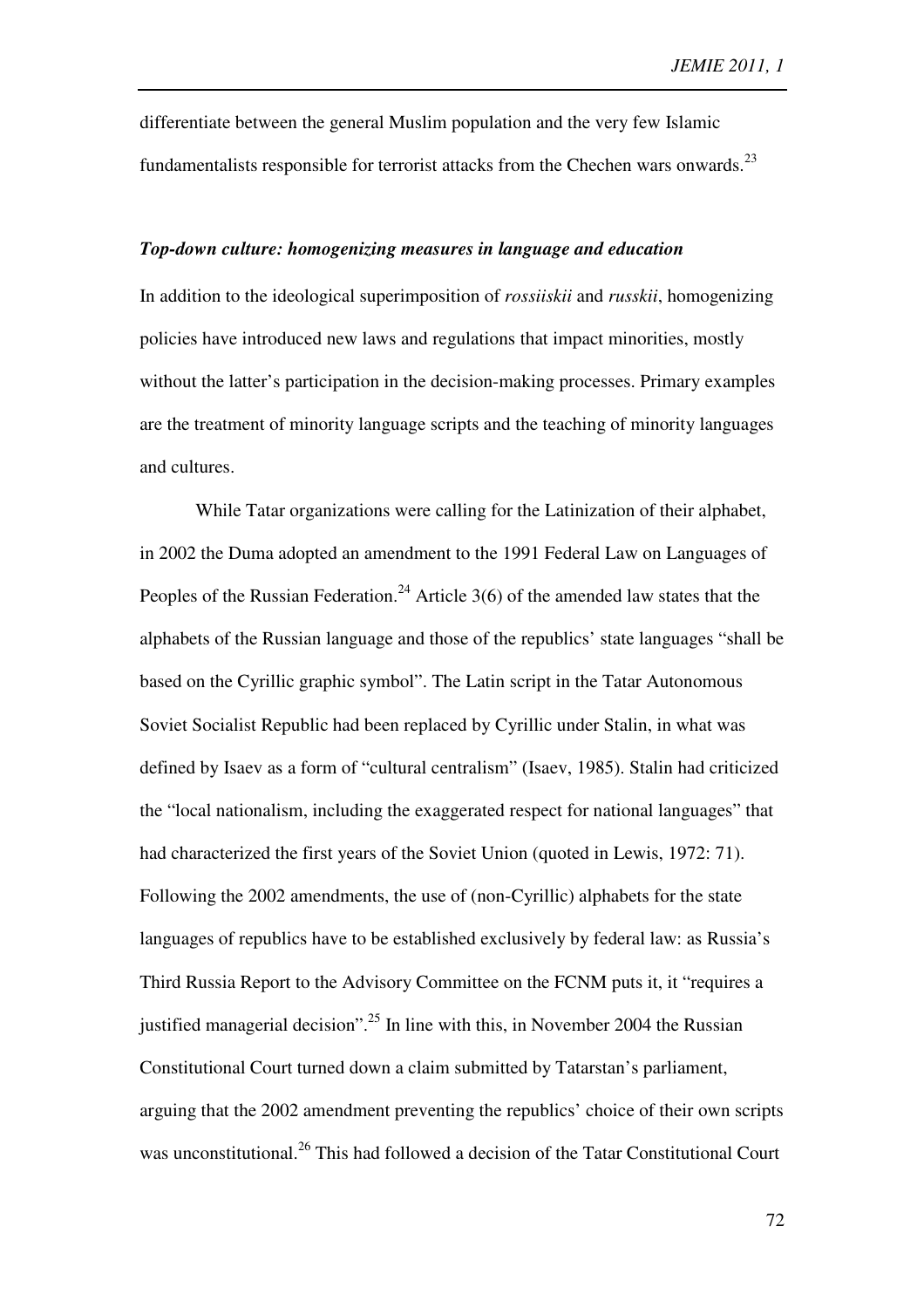from the previous year, upholding Tatarstan's right to choose the script for the republic's state language, Tatar. The 2002 amendments also mean that Karelian cannot be declared a state language within the Republic of Karelia as long as the traditional Latin script is used. As a result, Karelian is the only language of a titular nationality within Russia not to be recognized as a state language within the ethnic republic. As a Karelian language expert noted during an interview, Karelian "needs to be a state language [within Karelia] but *also* it needs to keep the Latin alphabet".<sup>27</sup> The respondent could not see the language being divorced from its traditional script. Meanwhile, Karelian in 2011 continued to have a lower legal status than other titular languages within Russia.<sup>28</sup>

Federal (homogenizing) decisions have also affected minority languages and cultures in the area of education. The downgrading of ethnicity can be seen in shifts in policy with regard to: the teaching of minority languages and cultures; and the language of exams. In the first case, in 2007 Federal Law No.  $309$ <sup>29</sup> amending the Federal Law 'On Education',  $30$  was adopted "very quickly and without discussion".  $31$ Its objective was to create a "unified educational space"  $(Art. 7(3)(1))$ . The pre-309 Law 'On Education' had included three 'components': the federal level, the regional level and the individual school—each contributing to education programmes. At the regional level, regions devised the 'national-regional component', or the teaching of language, history and culture of non-Russian nationalities (approximately 15% of teaching time of the standard school curricula). The school component (an additional 10%) could be used at the school's discretion. The post-309 system foresees 70% of the curriculum being established at the federal level, and 30% at the local (rather than regional) levels, primarily by individual schools. In practice, the amendments deprive the regional authorities of legal independence in education matters, although the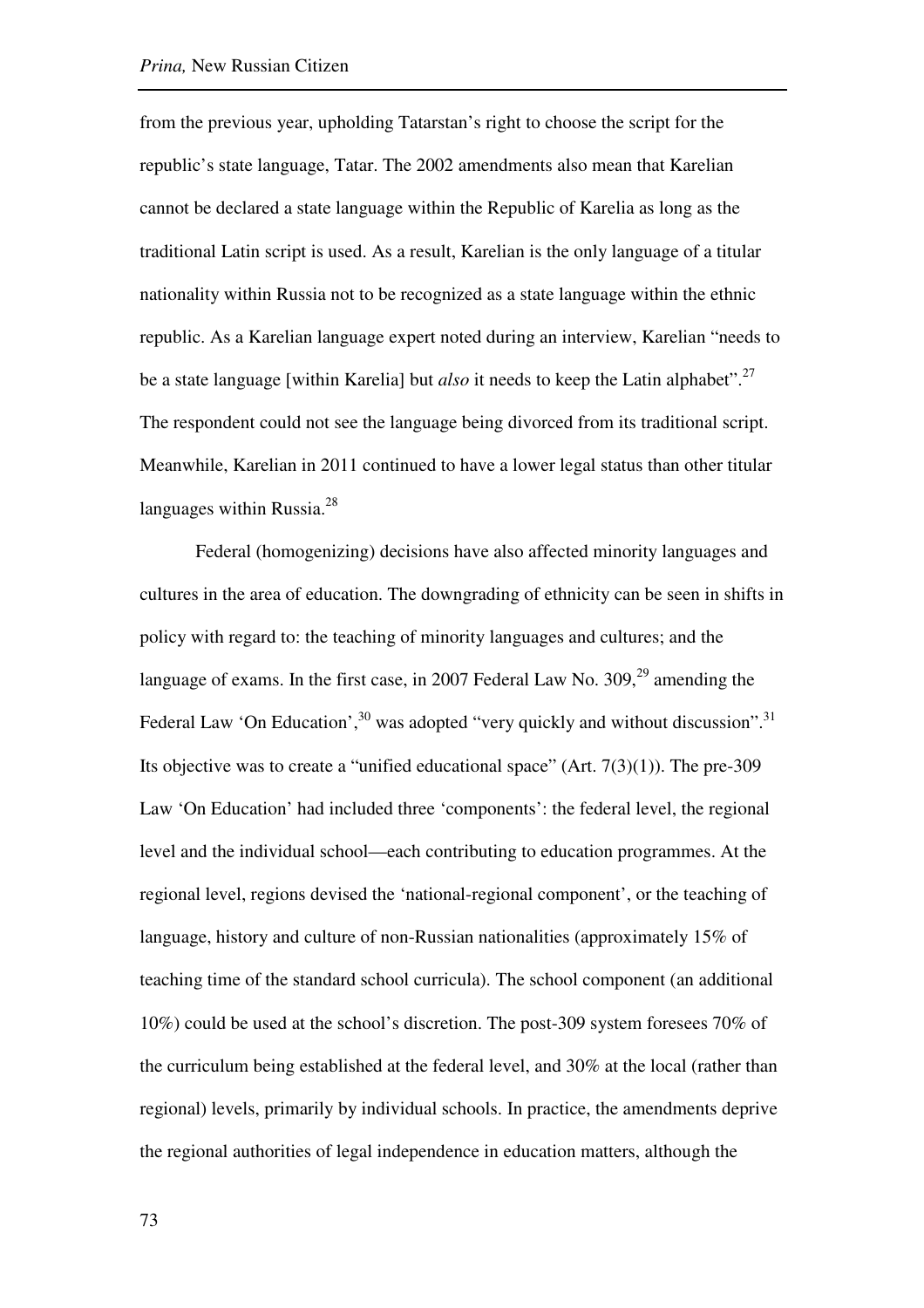Russian government stated that they can still participate in the preparation of education programmes.<sup>32</sup> Effectively the law's implementation continued to be postponed as modalities for its application remained undefined in the years following its adoption. It should have entered into force on 5 December 2007, but the date was initially postponed to 1 September 2009, and then for a further year

The amendments have met with resistance and demonstrations, particularly in Bashkortostan and Tatarstan (Gordeev, 2009). Demonstrators denounced the measure as a violation of non-Russian ethnicities' constitutional right to freely choose their language of education.<sup>33</sup> Some regions reliant on Moscow for subsidies, normally timid in their claims to the centre, on this occasion acted in unison with Tatarstan, joining the republic in its protests which were articulated with "one voice".<sup>34</sup> Authoritative regional figures, such as former Tatarstan President Mintimer Shaimiev, also protested vigorously. Data from the interviews, however, reveals that grievances are much more intense in Tatarstan than in the other two republics. In Mordovia and Karelia most respondents had little knowledge of the amendments. The discrepancy can be explained by the much higher ethnic consciousness in Tatarstan than in the other two republics. The two most glaring reasons for this are the greater size of the Tatar minority (both within Russia and in its own ethnic republic),  $3<sup>5</sup>$  and the much greater use of the minority language in education compared to the other two.<sup>36</sup>

A second change on education policy affecting minorities was introduced through a 2009 decree that removed the opportunity to take the state (secondary school) exam in minority languages.<sup>37</sup> The decree affected the Republic of Tatarstan, which had until then enabled students to access universities within the republic through an exam that could be taken either in Tatar or in Russian.<sup>38</sup> Presidential and ministerial decrees, by definition, do not envisage parliamentary discussions or public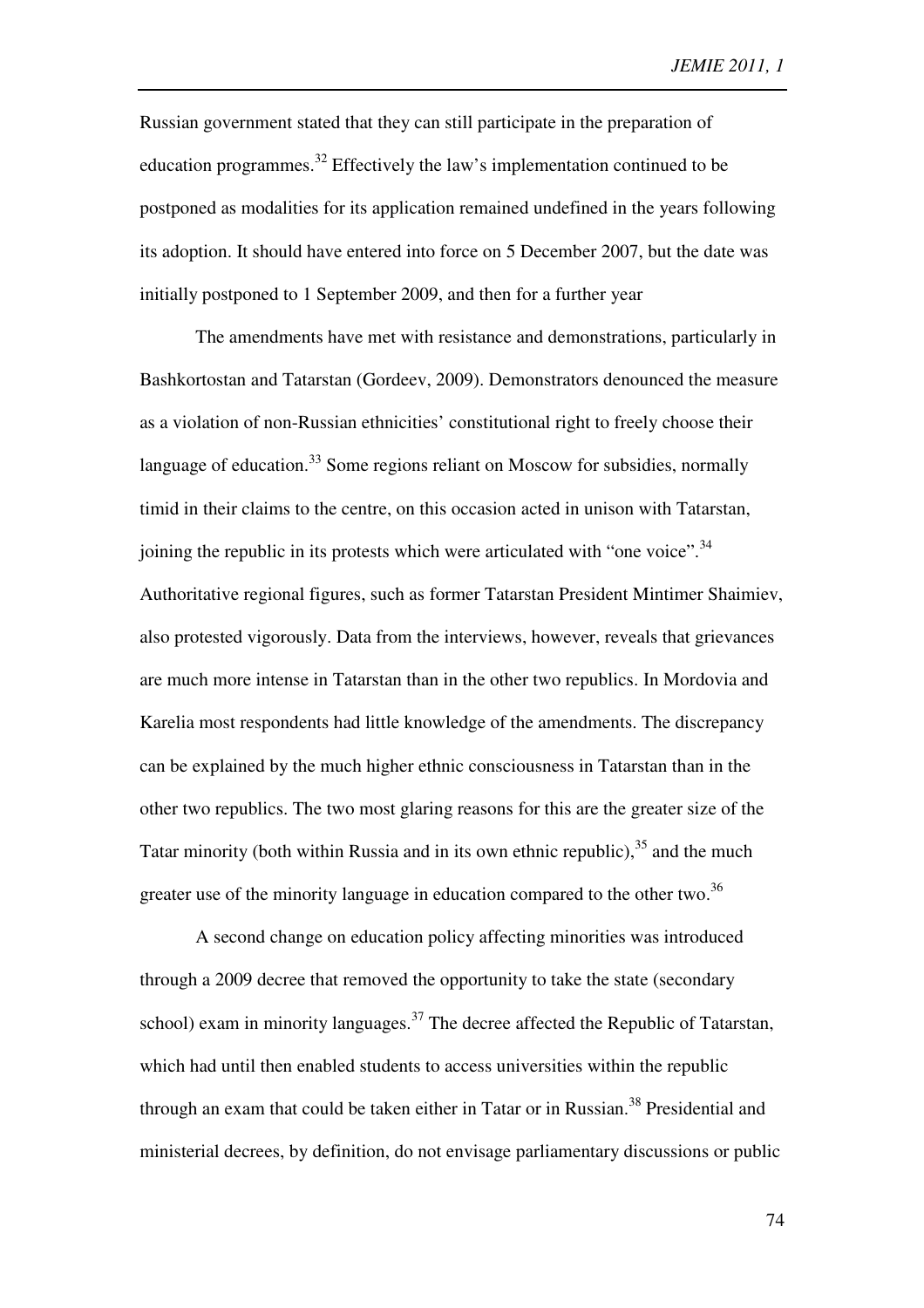consultation. The parents of a student in Kazan's Gymnasium No. 2, a Tatar school which teaches in Tatar, Russian and English, submitted a case to the Russian Supreme Court following the decree's adoption. The parents saw the right to take the exam in one's language as an extension of the right to receive an education in it, a right which in their opinion the presidential decree had violated. As the claim was turned down,  $39$ the complaint was submitted to the European Court of Human Rights.<sup>40</sup> The Tatar respondents repeatedly argued that the obligation to take the exam in Russian would inevitably lead to an increasing number of parents sending their offspring to Russian schools, hoping for better academic achievements in (Russian-language) exams and, consequently, enhanced job prospects.

According to the same Tatar respondents, sitting the state exam in Tatar does lead to a lack of fluency in Russian, or the existence of Tatar enclaves isolated from the rest of Russia. Part of the education in Tatar national schools is in Russian, including the study of the Russian literary classics, and most of the media and forms of public communication in Tatarstan are conducted in Russian. Loss of fluency in Russian is a particularly remote possibility in the Republic of Karelia, where Karelians amount to less than 10% of the republic's population, and where the language has virtually disappeared from public places with the exception of small pockets with high concentrations of Karelians. These are primarily villages that are gradually becoming uninhabited as most young people leave in search of employment opportunities. Despite this, a Karelian activist complained in an interview that two nurseries that operated exclusively in Karelian (with methodological support from Finland) had been closed by the Russian authorities.<sup>41</sup> The measure was justified by the authorities in this way:

The refusal of federal executive bodies to use in Russia [the] so called 'language nest" technique applied in Finland can […] serve[s] as an example of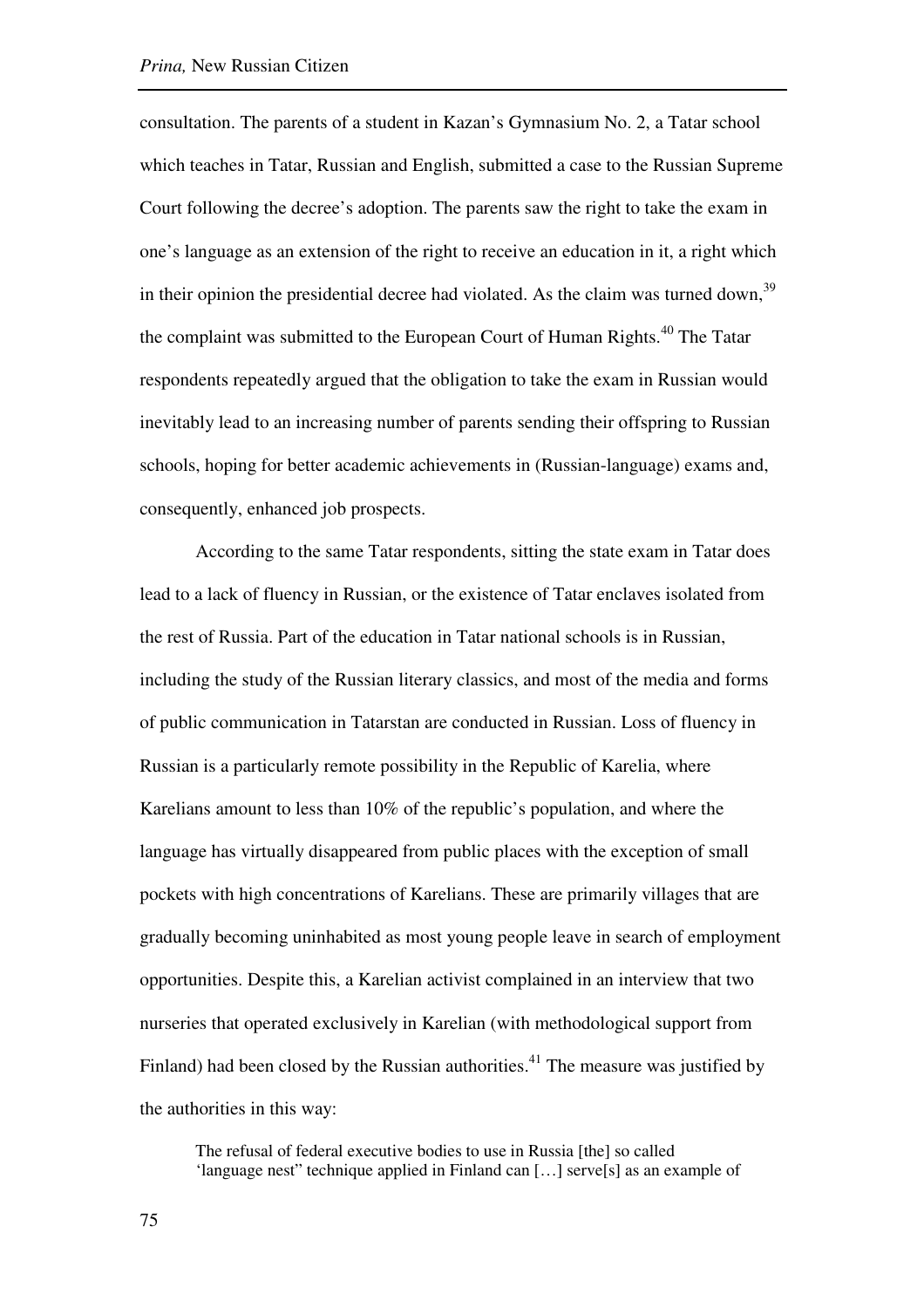efforts taken to ensure equal access to education for persons belonging to national minorities. The above technique is aimed at learning by the Finno-Ugric minorities of their native languages. However, its mechanism creates [a] closed language environment within the frames of pre-school institutions where children plunge into native language from the early childhood. In [the] multinational environment of Russia this would significantly reduce their socialization opportunities and, accordingly, would entail [a] violation of the principle of equal opportunities of education, further employment etc. and is considered as segregation of children on ethnic grounds. $^{42}$ 

With this statement, the Russian authorities appear to have distanced themselves from the commonly-accepted interpretation of equality. International standards for minority protection are very clear that equality does not mean enforcing uniformity to pre-empt potential instances of discrimination, but creating the conditions for the preservation of diversity, *while also* adopting 'special measures' to ensure that minorities enjoy equal opportunities despite their diversity.<sup>43</sup> The Russian authorities' approach suggests a dilution of ethnicity as a route to levelling difference, perceived as a shortcut to social equality based on standardized values.

Moscow's drive for cultural control has again been signalled by the establishment in May 2009 of a Commission against the Falsification of History.<sup>44</sup> Representatives of Kazan's Institute of History have reported a new level of concern among some of their publishers, who have requested guarantees that textbooks submitted to them (and produced at the regional level) receive federal approval to preempt accusations of 'falsifying' history. Although the commission was ostensibly established to counter possible interpretations of history that might reduce Russia's international prestige (Point 4.a), its existence may impede free historical debate within contemporary Russia. The decree prescribes "coordination of the activities of the federal authorities […] [and] the subjects of the Russian Federation […] to counter attempts to falsify historical facts and events that harm the interests of Russia" (Point 4.d). In May 2009 President Medvedev appointed as head of the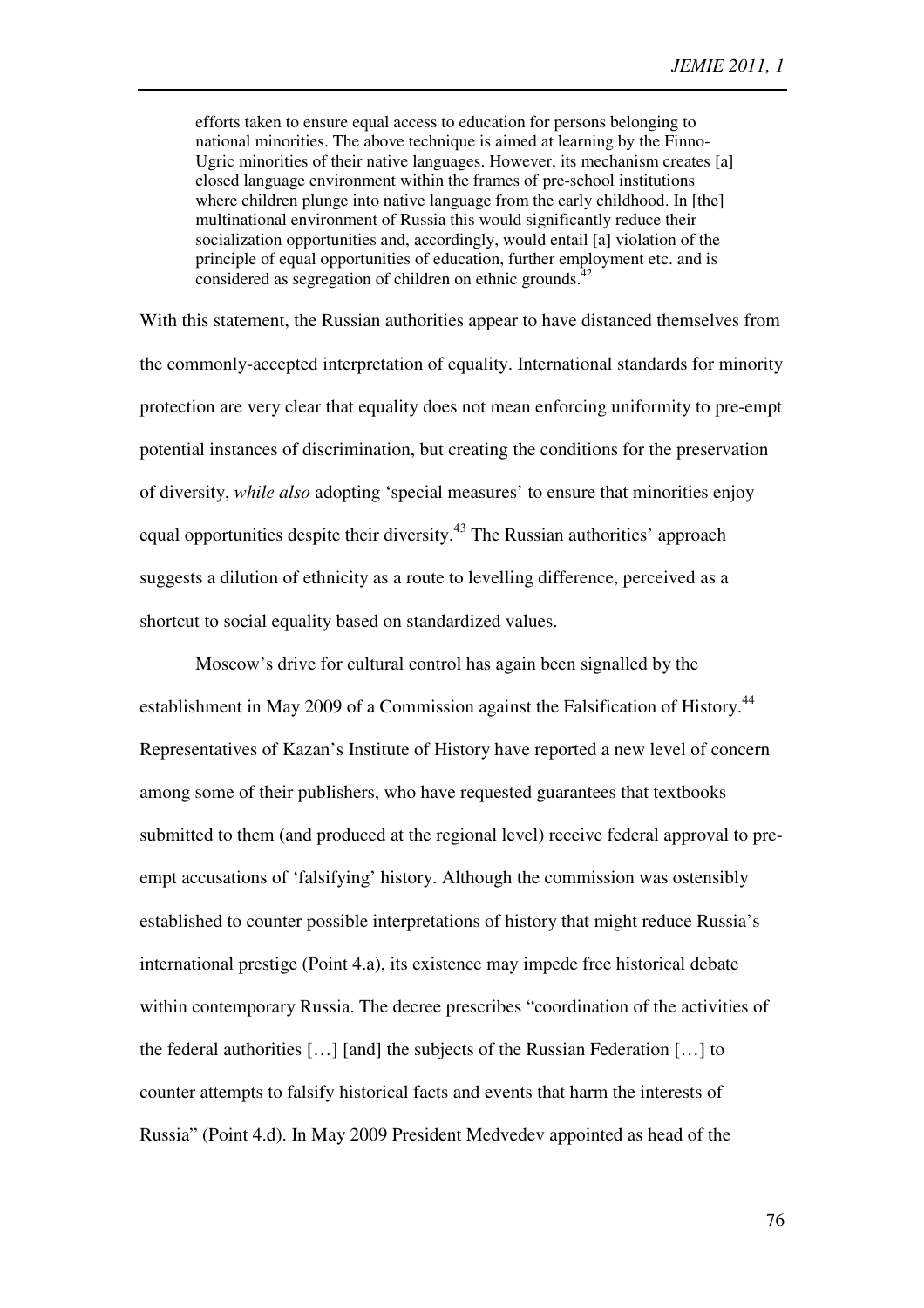Commission Ivan Demidov, of the Presidential Administration and an Aleksandr Dugin supporter.

Data from the respondents indicate the perception, in some of them, that the state does not create the conditions to protect minority language and cultures. Some of the people interviewed, particularly in poorer regions, talked about the difficulties of preserving their ethnic and cultural uniqueness in today's Russia. A member of a local parliament in the region of Murmansk said:

Politicians say that people are not interested in national cultures but it's not true. The truth is that we have no funding. We hardly have any electricity. It's hard to think of culture when you don't even have electricity.<sup>45</sup>

Others referred to poor facilities for the teaching of minority languages, a lack of professional prospects for bilingual teachers and scholars, and the barriers to taking the state exam in minority languages. A Tatar respondent noted that these conditions mean that minorities have *no real choice* over whether to preserve their cultural differences. Focusing on their uniqueness and failing to assimilate might cost minorities good employment prospects and even, in some cases, the privileges of a political career.<sup>46</sup> In many countries the drive for the preservation of one's cultural identity may be overshadowed by a struggle for survival under trying economic conditions. While some groups' attention might be temporarily diverted from culture and identity, state parties to the FCNM, such as Russia, have a positive responsibility to create the conditions for the protection of minority languages and cultures.<sup>47</sup> In particular, regional and minority languages are seen as part of Europe's "cultural wealth and tradition".<sup>48</sup>

New centralized controls on education have, in some cases, fed the perception that not only do federal authorities fail to actively promote the FCNM, *but also* create obstacles to its implementation. A Tatar respondent noted: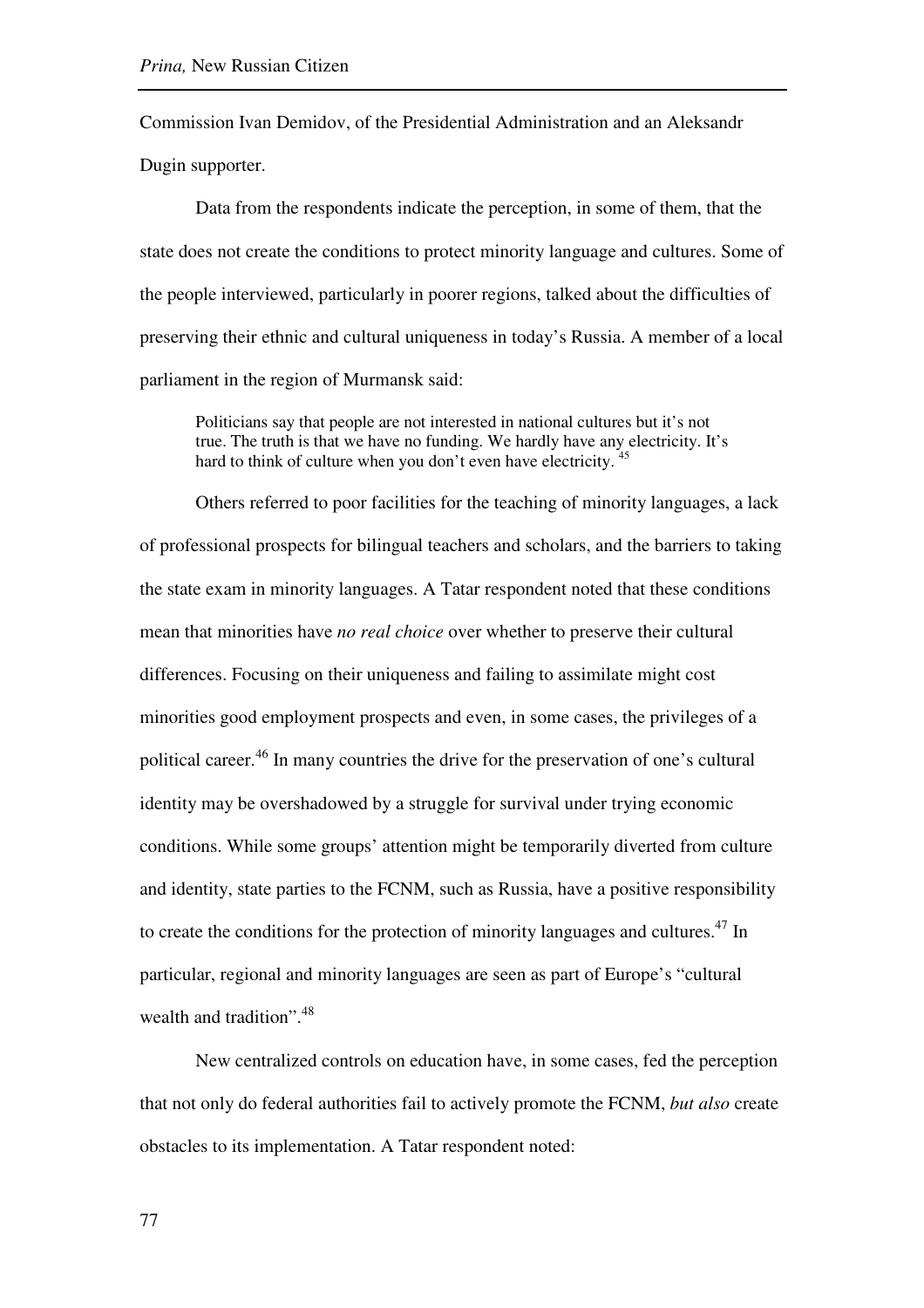The state does not support us [in Tatarstan] in fulfilling the international standards [for minority rights]. Tatarstan is ready to fulfil these standards [on its own], but the federal centre restricts our scope of action […] With Law 309 [on education] even just maintaining the *status quo* is difficult.<sup>49</sup>

Not all respondents voiced grievances vis-à-vis state policies on nationalities for the preservation of minority cultures and languages. Some believed that, given the finite resources, the present efforts were still laudable. These were respondents who displayed limited awareness of the measures adopted at the federal level but overall judged local public officials and their efforts positively. They tended to be in Mordovia and Karelia, where ethnic issues feature less in the public discourse than in Tatarstan. Even when not nurturing grievances towards the federal centre, the respondents invariably expressed sadness that their languages were progressively losing prominence, and felt powerless to stop advancing russification. After all, language is so intimately bound up with identity that there is a great poignancy to "language death" (Crystal, 2000).

# **From ethnic federalism to civic centrism**

In addition to the construction of a Russian civic identity, Putinite homogenizing policies have involved a progressive de-ethnification of the Russian federal structure. The centralization measures have reined in powerful regional leaders, reducing their autonomy from Moscow. The much-mentioned "vertical of power" (*vertikal' vlasti*) has seen the development of a steep hierarchy with the president and his administration at its apex. I focus here on the ethnic (de-ethnifying) aspects of the reforms.

As noted, fragmentation under Yeltsin had led to *ad hoc* bilateral treaties that formed a complex web of agreements, together with contradictory pieces of legislation and overlapping jurisdictions—for example in the form of regional laws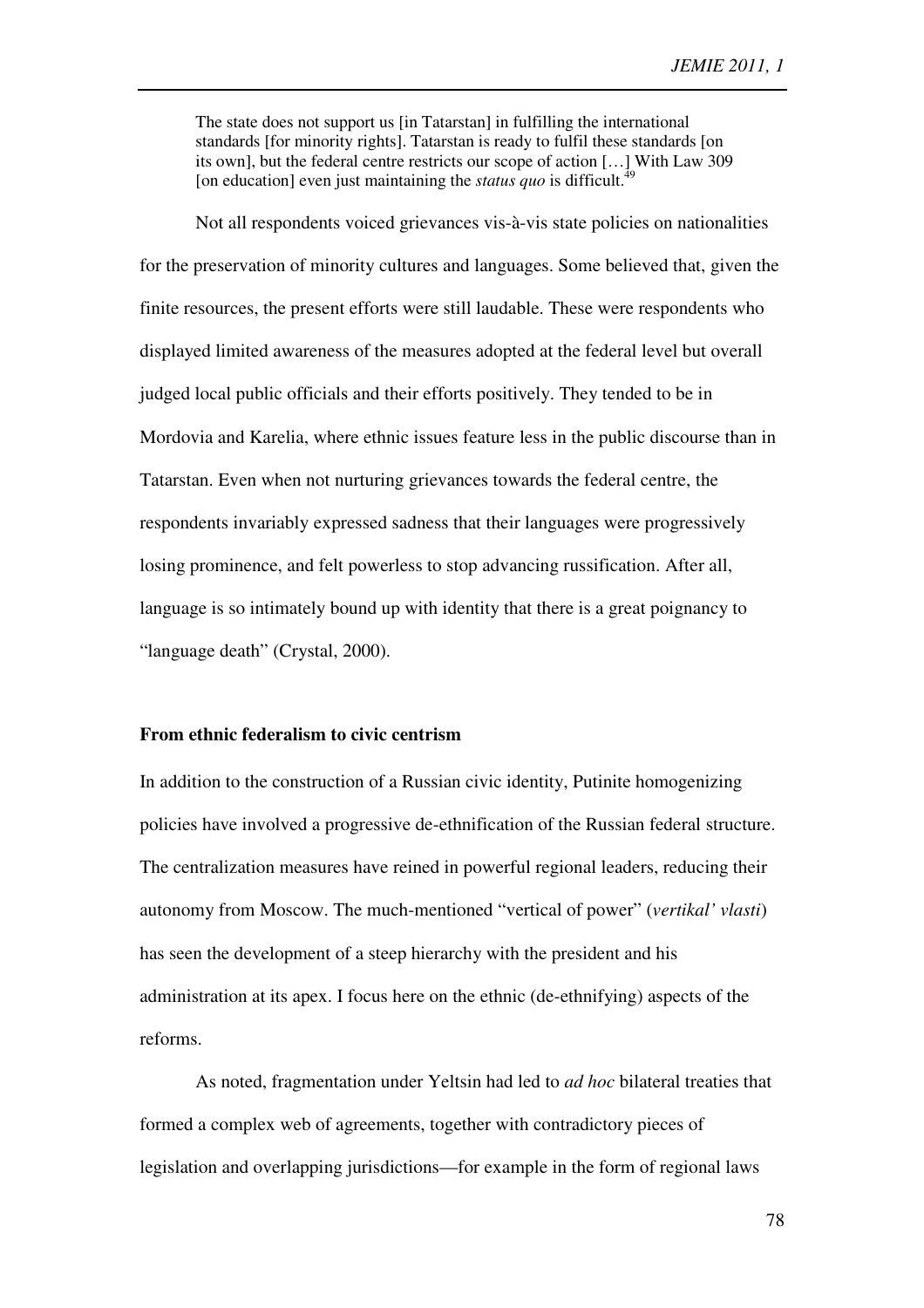not in line with the federal constitution. The elimination of these contradictions was needed for the viability of the legal and federal systems. Putin referred to it as part of the process towards a "dictatorship of the law".<sup>50</sup> Yet the package of measures also had a profound effect on ethnicity. Putin moved towards a generally ethnicity-neutral bureaucratization of the country. Among the relevant measures were: a movement from election to appointment of officials, the de-ethnification of the Federation Council, the redirecting of regional loyalties to the centre from the (both ethnic and non-ethnic) regions, and the merger of some ethnic regions with non-ethnic ones.

First the country was to be ruled through appointed managers and, in particular, through the Russian President's new (since 2005) control of gubernatorial appointments.<sup>51</sup> Putin's move from elections to appointment is described by Filippov as, "remov[ing] excessive politicisation elements from the Russian state system, to replace politicians, which hinder its effective operation, with managers and bureaucrats" (Filippov, 2004).

Although powerful leaders of ethnic regions, such as Tatarstan's Mintimer Shaimiev and Bashkortostan's Murtaza Rakhimov, were initially confirmed in their third term as presidents of their republics, in the absence of direct voting their powers became contingent upon the will and imperatives of the federal authorities. Between May 2008 and October 2010, Medvedev replaced 34 regional leaders (Vedomosti, 2010). Shaimiev and Rakhimov eventually left their positions, in January and July 2010 respectively. One of the respondents in this study's interviews, a scholar specializing in Tatar history, noted:

Shaimiev had political weight. He was independent, even with Putin. He had authority at the federal level, not only in Tatarstan. The current president is in a very different position. They can remove him very easily. He always has this Damocles sword hanging over him.<sup>52</sup>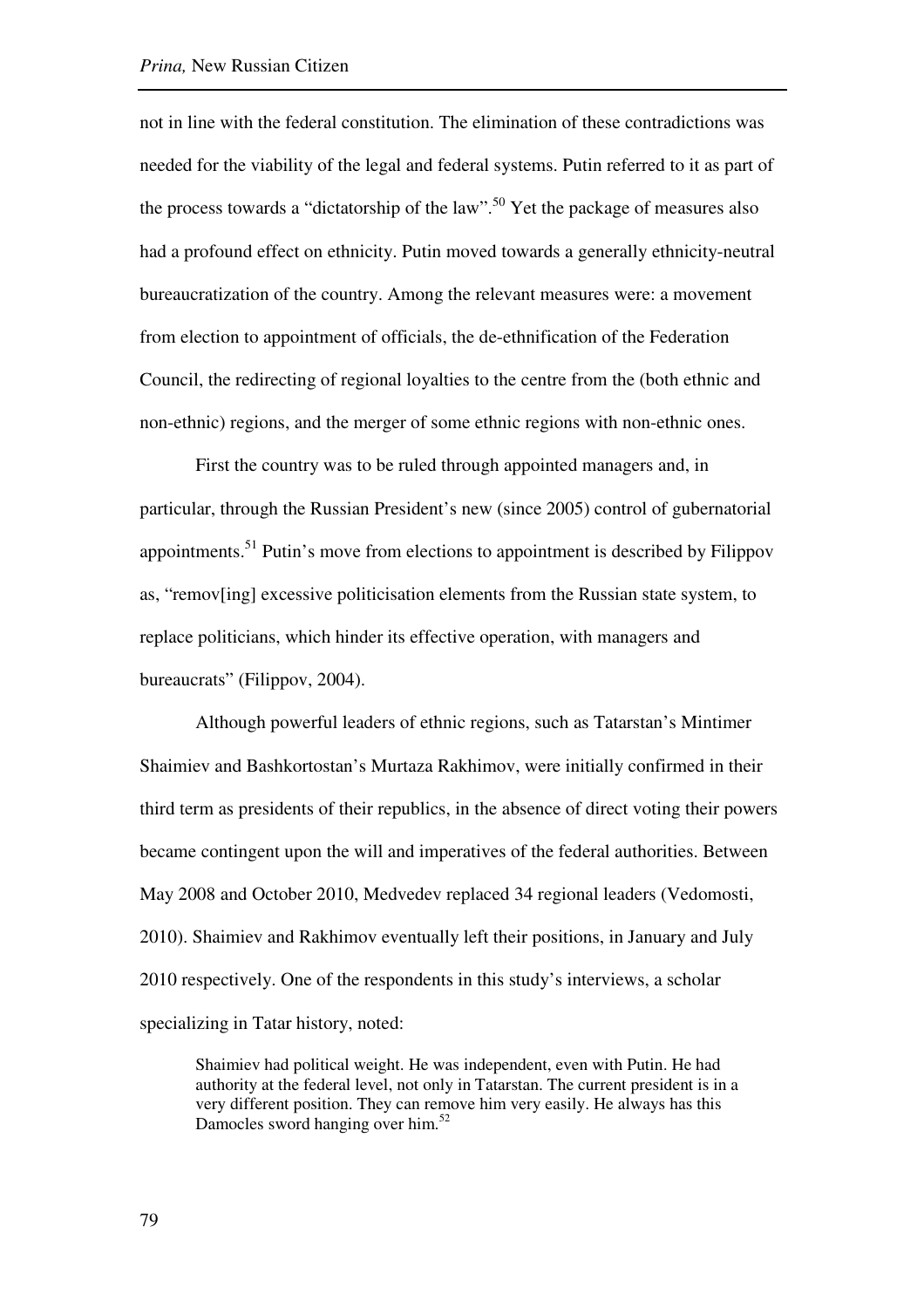A much more pallid figure than Shaimiev, his successor President Rustam Minnikhanov has greatly reduced freedom in representing Tatar interests.

Second, there has been a de-ethnification of the Federation Council (the Russian Parliament's Upper Chamber). The regional governors were excluded from it, following a law of July 2000, according to which governors and the presidents of the republics had to be replaced by representatives (or 'senators') in the Federation Council.<sup>53</sup> The new Federation Council has been effectively de-ethnified as senators, in many cases, have no direct connection with the regions they represent, and tend indeed to come from Moscow or St. Petersburg (Alexander, 2004). Their background, connections and geographical location mean that they are, in principle, well-placed to lobby central structures in favour of the regions they represent. However, Alexander argues that appointing non-titular representatives undermines the republics' distinct ethnic bases, and indicates that ethnic issues have lost much of their saliency (Alexander, 2004: 255-256). Third, in May 2000 the many subjects of the Russian Federation were grouped into seven presidential *okrugs*,<sup>54</sup> under the supervision of presidential envoys. The branches of the main federal agencies (the Prosecutors' Office, the Federal Security Service, the Ministry of Interior and the Tax Inspectorate) were affiliated to the *okrugs* themselves rather than regional leaders, so as to redirect their loyalty to the centre (Melvin, 2007: 209). Again, the influence of the ethnic republics was reduced to reassert the influence of the centre.

Finally, mergers of predominantly Russian regions with ethnicity-based autonomous *okrugs* are an illustrative example of regional homogenization processes that involve the reduction of regional autonomy through top-down, non-consultative measures. Between 2005 and 2008 there were five mergers.<sup>55</sup> The mergers, enabled by Federal Law No.6-FKZ of 17 December 2001,<sup>56</sup> aimed at "equalizing the levels of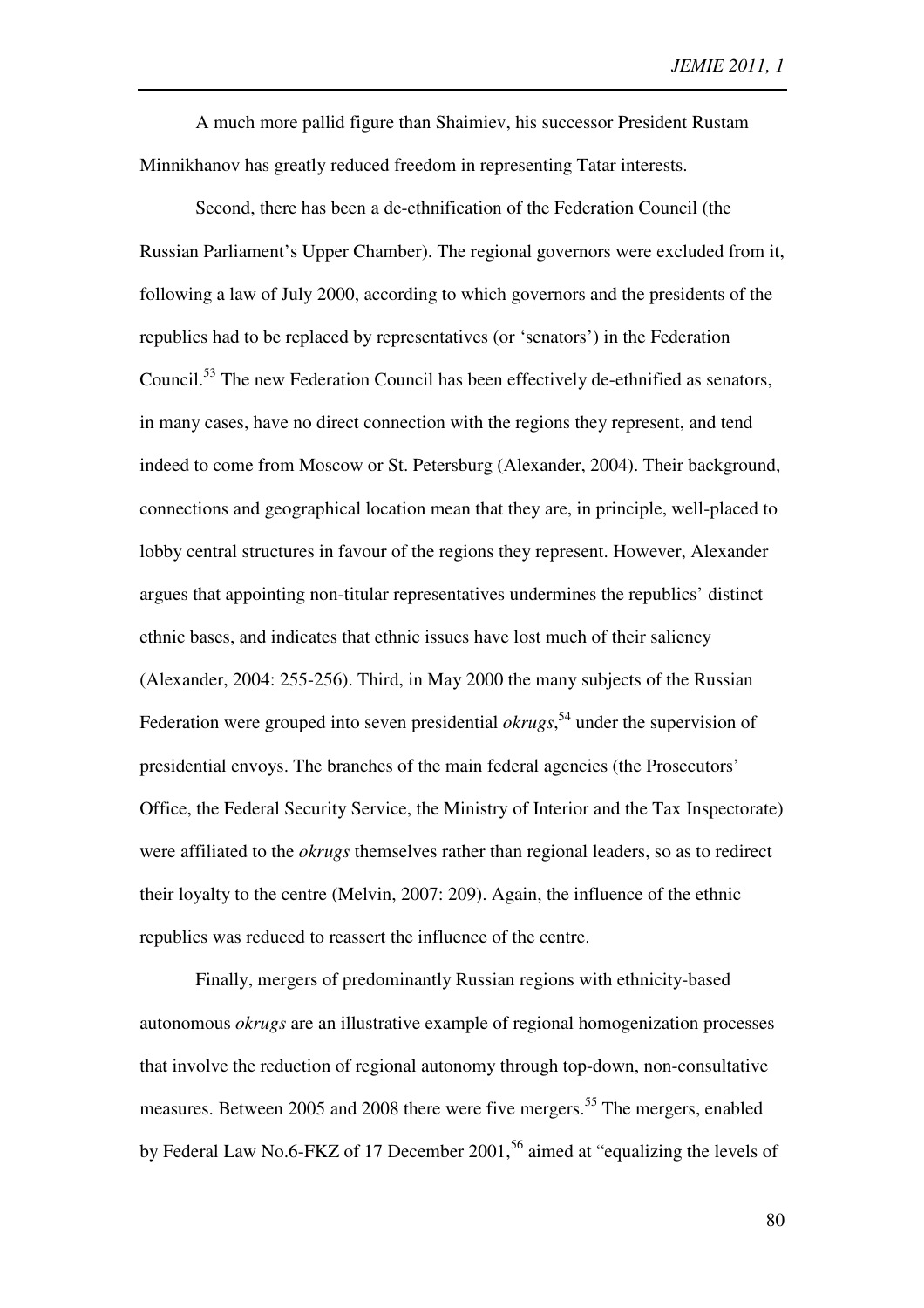socio-economic development" and the "optimization of regional management, infrastructure and resources".<sup>57</sup> The authorities argued that the mergers "did not affect the position of national minorities in the new administrative and territorial entities", as guarantees on the rights of minorities, including on the preservation of their cultural and linguistic distinctiveness, are clearly stated in regional laws on the mergers.<sup>58</sup> The former "autonomous *okrugs*", now just called "*okrugs*", in principle maintain a "special status"; yet such status is devoid of legal meaning in Russian law (Oracheva and Osipov, 2010).

Some analysts have welcomed mergers. For example, Taimyr and Evenkia have very small populations (respectively, 30,000 and 18,000 people), and separate administrations imply a proliferation of bureaucratic structures (Bransten, 2005). Financial imperatives have also been strong: the creation of a common Russian market, breaking through the barriers of local economies across Russia, may indeed facilitate economic development.<sup>59</sup> Others have feared that the real motivation for the mergers might be the elimination of the ethnic republics altogether (Yasmann, 2006). The idea of resuscitating the (non-ethnic) administrative units of pre-revolutionary Russia<sup>60</sup> is not new. Often dismissed as unrealistic, these ideas have intermittently resurfaced. Preoccupied with the power of the governors elected in 1996-7, many of whom were in opposition, Yeltsin also entertained the idea of reducing the number of subjects from 89 to 24 (Reddaway and Orttung, 2004: 10). Similarly, a number of governors, presidential envoys and Duma members have stated publicly that they are in favour of the reduction of administrative units (Chirkin, 2002). The Russian Academy of Science reportedly compiled a plan to reduce the number of regions from 89 to 28 (Netreba and Tseplyaev, 2006). Even more radical proposals advocated the slashing of regions down to eight to ten territories (Mitin, 2008: 52). In 2006 Liberal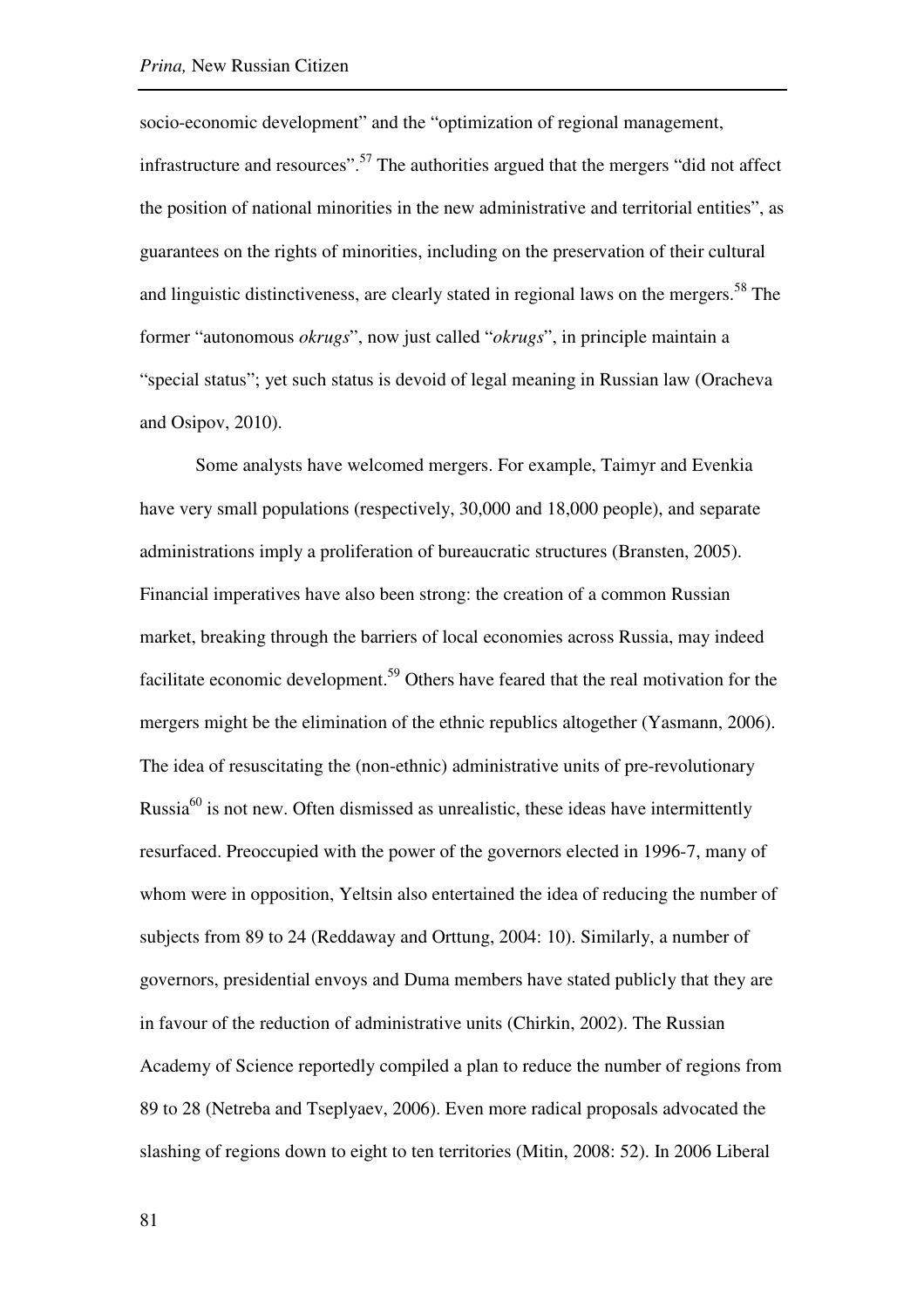Democratic Party leader Aleksei Mitrofanov proposed a new constitution listing new administrative divisions, so that the process of centralization could be accelerated rather than taking "50 years" (Netreba and Tseplyaev, 2006). After the process stalled between 2008 and 2010, in late 2010 *Vedomosti* reported a possible plan to replace Russia's 83 regions with 20 large "agglomerations" around Russia's main cities (Pis'mennaya and Kostenko, 2010).

Given their continuing strength, the full abolition of ethnic republics is still a remote possibility. In 1992-3 the (then) Minister of Nationalities Valeriy Tishkov warned of the likelihood of violence if ethnic territorial units were eliminated (Tishkov, 1993: 18; *id.*, 1997: 64). Yet the mergers are uncomfortable precedents for many nationalities. Although referenda appear to have provided the democratic and legal bases for the mergers,<sup>61</sup> opposition to amalgamation surfaced (Artobolevskii *et al.*, 2010;Bowring, 2010; Dmitriyev, 2007). I focus here on the merger of Irkutsk *oblast* with the Ust-Orda Buryat Autonomous *Okrug*. The central government strove to convince locals of the financial gains to be reaped from the mergers, while strongly hinting that the region could not survive without federal support. Buryats were deeply preoccupied with their loss of status, as they identified the existence of territorial autonomy as an imperative for the survival of the national group, along with funds earmarked for the promotion of Buryat cultural life. The Irkutsk administration committed to maintaining a special status for the *okrug* post-merger, along with special cultural and social programmes for Buryats. The analysis of the impact of the mergers by the Institute of Contemporary Development has revealed that, overall, promises of financial incentives have not been kept (Artobolevskii *et al.*, 2010).<sup>62</sup> Meanwhile, the Moscow Helsinki Group reported voting irregularities during the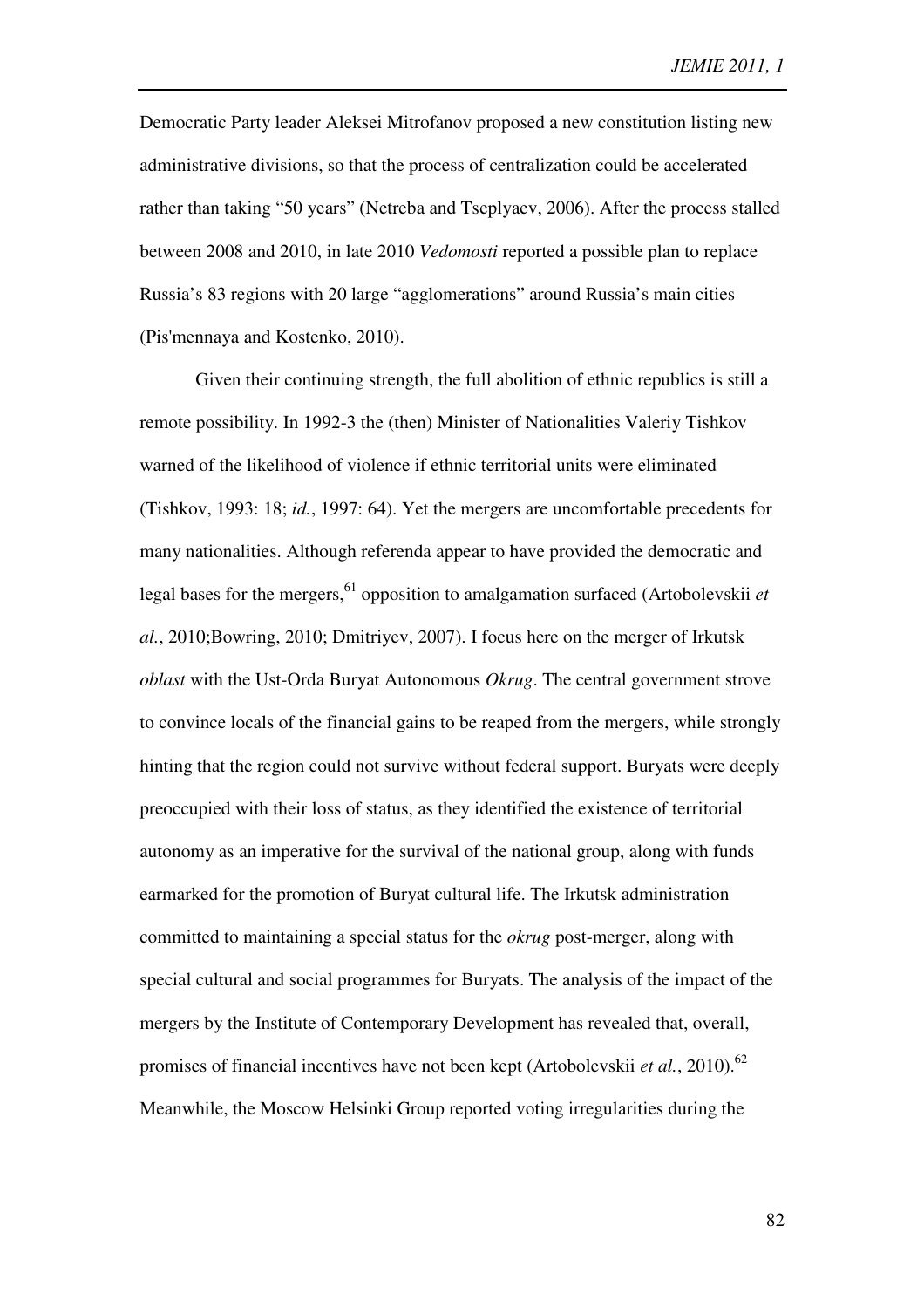referendum on the merger of 16 April 2006, including strong incentives and even threats, to induce voting among the local population (Moscow Helsinki Group, 2006).

In sum, as Bowring put it, "since 2004 there has been a premeditated assault on the foundations of Russian federalism, with profound consequences for the potential for ethnic conflict" (Bowring, 2010: 48). In relation to the mergers, scholar and Mari leader Ksenofont Sanukov said that he considered the formation of federal districts as leading to "the spread of [central] state power", and the "liquidation [of ethnic minorities] and our republic".<sup>63</sup> While not wishing to belittle the importance of some of the measures (such as the creation of a more coherent legal framework), the process has also created 'collateral damage': the reduction of the ethnic content of the Federation. This has occurred through a series of measure conceived and set into motion 'from above'. Undemocratic elements of the measures are particularly evident in the abolition of elections and voting irregularities in referenda. This has the potential to lead to grievances that may develop into internal tensions.

#### **Conclusions**

Russia remains a multicultural, multiethnic country. There are schools teaching a myriad of minority languages, in numerous cases teaching *in* the languages of minorities. There are governmental institutions, both at the federal and regional levels, working to promote minority cultures and languages. These efforts are the continuation of a long tradition of attention to diversity, made imperative by the coexistence of a plurality of ethnicities in Russia.

Unlike other countries, Russia recognizes ethnic diversity within its borders. At the same time, Putinite homogenizing policies are pressing for the development of a common loyalty, a joint identity unifying the country's nationalities. These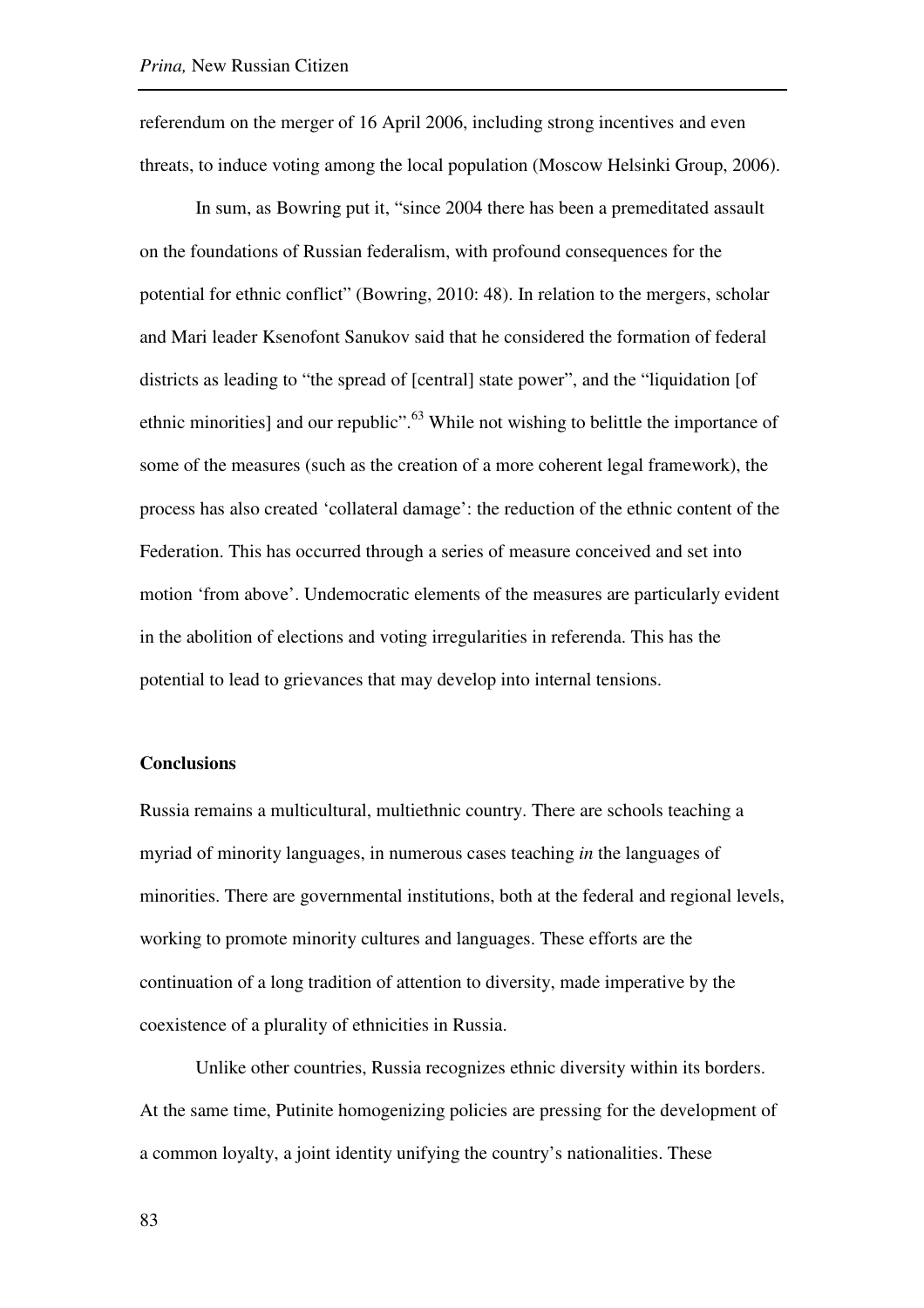homogenizing measures are not necessarily born by a quasi-imperialist desire to 'russianize' national minorities, but may be linked simply to the objective of strengthening and mainstreaming the state. Yet, in practice homogenizing policies act to simultaneously downgrade (non-Russian) ethnicity and reassert Russianness, in a manner that can generate grievances among minorities. The notion of overarching civic Russianness, which I have called the 'new Russian citizen', has not been conceived through an all-inclusive process. It does not amount to a *fusion* of cultures, or the selection of common elements from a plurality of cultures which are all afforded equal respect. Rather, the pervasive nature of Russianness signals that the Russian culture is 'dominant'.

Admittedly, minority issues are highly complex. To guarantee stability, a state must create a form of integration that stops short of assimilation, provide the opportunity of separatedness (if this is the minorities' wish) that does not lead to segregation, and balance out the right to equality with special measures (and even affirmative action) for minorities (Thornberry, 1991: 4-5). The essence of the problem here is that the reassertion of Russianness appears to be fed by a perceived 'threat' of multiethnicity so well captured by a statement by M.N Kuz'min: a former Director of the Institute of National Issues in Education of the Ministry of Education and Science, in 2004 he said that "[c]ompared to mono-ethnic countries, multi-ethnicity predestines a country to less stability, to the presence of additional areas of inner contradictions"  $(Kuz'min, 2005: 16)$ .<sup>64</sup> This was echoed by the observation of one of the respondents from Tatarstan: "In Moscow there is a prejudice, a fear that if Russia has too many strong ethnicities and languages there will be problems."<sup>65</sup>

Similarly, a high-ranking public official working on nationality issues argued in an interview that state policies for the preservation of ethnic diversity are "both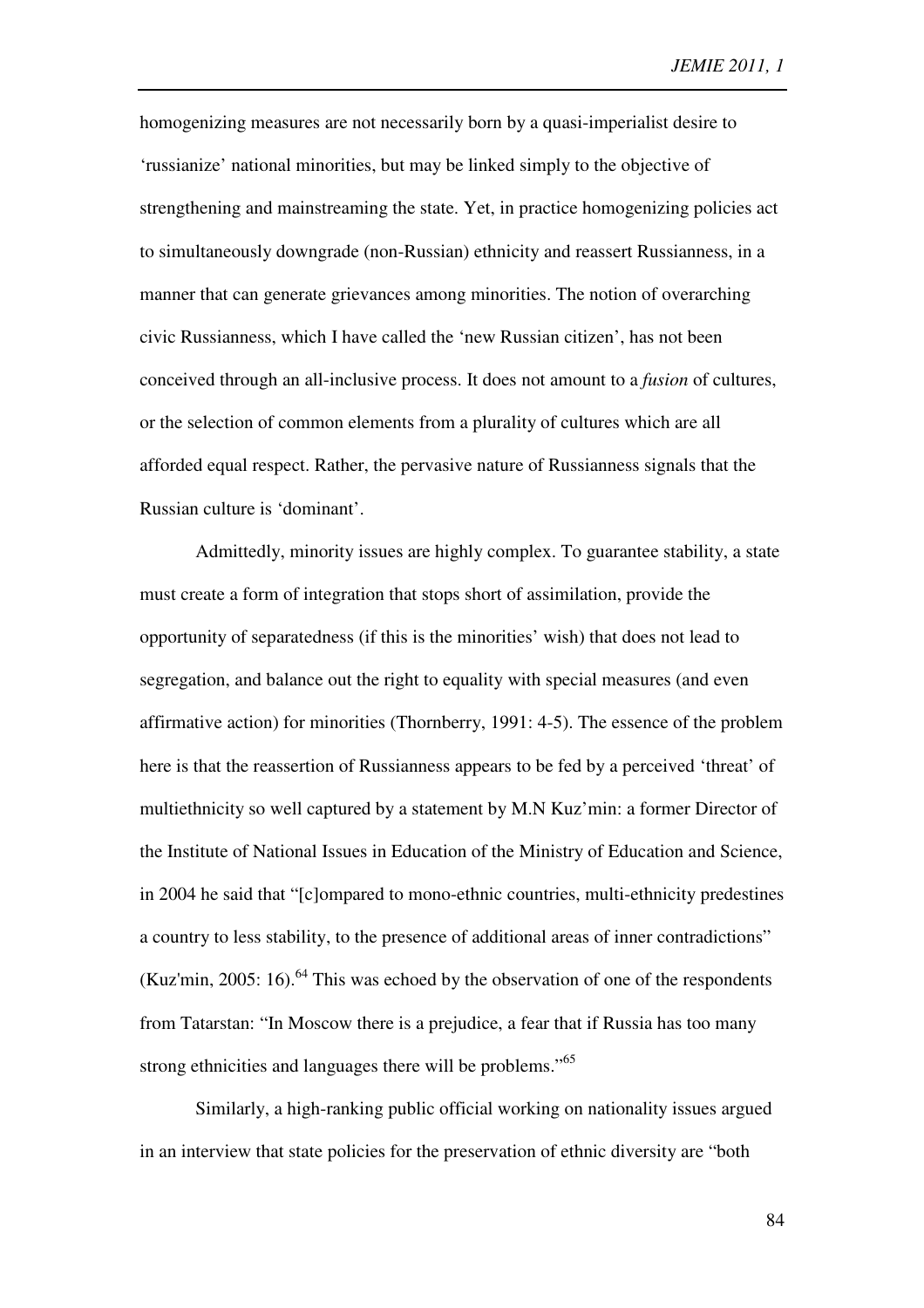good and bad".<sup>66</sup> Although 'positive' in allowing the preservation of minority cultures, they are 'negative' inasmuch as they create fragmentation. There is an echo of Anderson's preoccupation with forms of sub-nationalisms surfacing with force to destabilize the country. And indeed, the Tatars who called for the use of the Latin, rather than Cyrillic, alphabet in Tatar-language texts were linked to separatism and described as a "threat to national security".<sup>67</sup>

Minority identities are at risk if their very existence is perceived as being somehow antagonistic to majority culture and language. Only if minorities are respected can the creation of an overarching (federal) identity bring and cement stability. In this case, multiple identities and cultural frameworks can be perceived as "concentric circles around the individual" (Xanthaki, 2010: 39), coexisting in the recognition of their equal dignity. Article 5(2) of the FCNM upholds the importance of "integration" but obliges the parties to refrain from assimilatory practices. The Explanatory Report of the FCNM aptly summarizes this by noting the "importance of social cohesion and […] cultural diversity […] [as] a source and a factor, not of division, but of enrichment to each society" (Art. 5(2), para. 46). Yet Russia's approach to the pursuit of civic (Russian) centralism brings with it the danger that this new identity may *replace*, rather than add to, ethnic identity.<sup>68</sup>

The interviews revealed negative perceptions of contemporary nationality policies by persons belonging to minorities. A recurring perception is that the authorities, while to some extent accommodating minorities, prevent alternative ethnic identities from flourishing into something more than marginal (for example, children becoming more fluent in Karelian than in Russian, as in the above example of 'language nest' nurseries). The restructuring of the Federation, its division into federal districts, mergers, and official statements on the possible further reduction of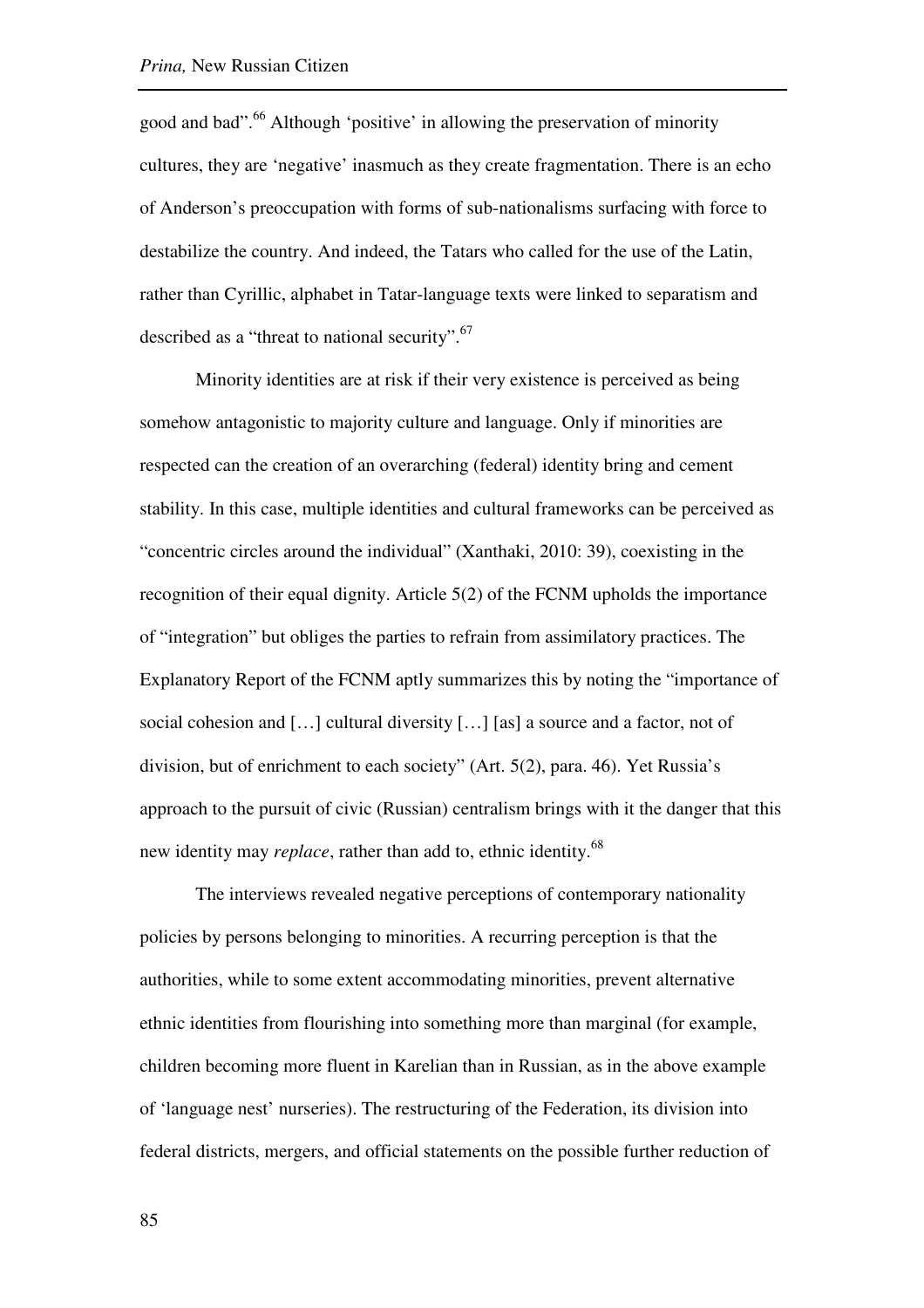administrative units, have contributed to feelings of precariousness and instability in the ethnic regions. It signals the centre's position that the status of an ethnic subject may be reviewed at will (Mitin, 2008: 52). It reinforces the feeling of ethnic minorities not having a 'real choice', of being forced into a cultural straightjacket. Hence, the Russian project of de-ethnification carries the very real risk that it might be seen as "a disguised and embellished version of the old Soviet rhetoric of the fusion of all nations into a non-national Soviet nation" (Codagnone and Filippov, 2000: 283).

Several authors have warned about the potential risks of these centralizing policies (Artobolevskii *et al.*, 2010; Bowring, 2010; Cashaback, 2003; Goode, 2010; Melvin, 2007). And indeed, the protests following the adoption of Law 309, modifying education policies, point to how local resentment of 'stabilization' measures may flare up, leading to a build-up of grievances. Yet there is also the risk that Russia might *succeed* in reducing Russia's ethnic and cultural pluralism. Some respondents displayed the attitude that the advancing russianization, or even globalization, can no longer be stopped. That would lead to a diminishing of cultural and linguistic wealth—a loss not only for minorities themselves, but for the country as a whole.

#### *Notes*

- 1 Russia's Third Report to the FCNM Advisory Committee, 9 April 2010, 3. Available at <http://www.coe.int/t/dghl/monitoring/minorities/3\_FCNMdocs/PDF\_3rd\_SR\_Russi anFed en.pdf>. The report was submitted in accordance with Art. 25(1) of the FCNM, ratified by Russia in June 1998.
- 2 Data from the 2002 census. The data of the 2010 census was still not available at the time of writing.
- 3 Although it has been argued that President Dmitrii Medvedev is not merely a powerless entity in the *duumvirate* with Putin—and has instead become increasingly independent in both internal and foreign affairs, encouraging reform, modernization and anti-corruption programmes—under Medvedev there has been no significant departure from the direction given by Putin to Russia's reforms (Hahn, 2010). Among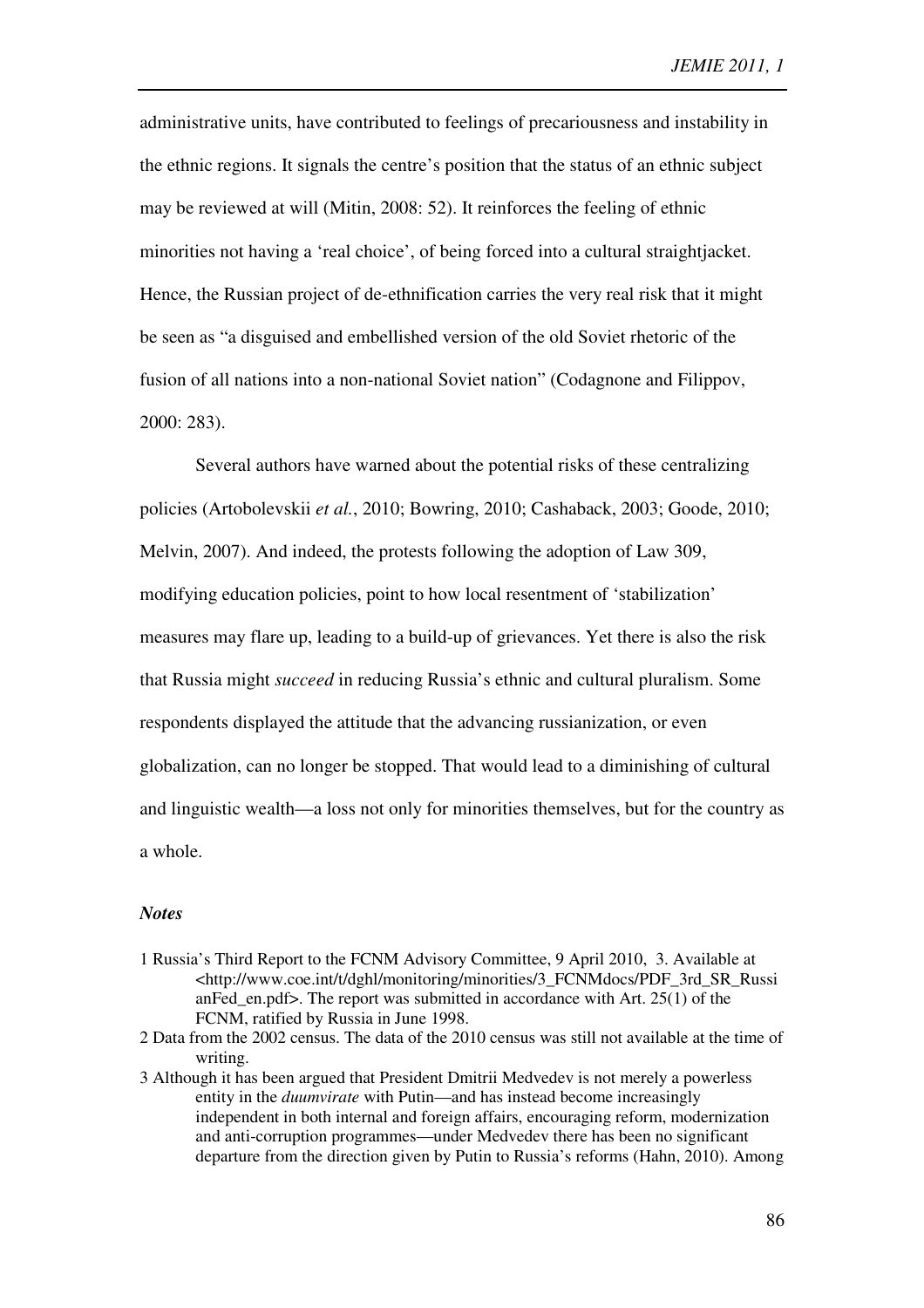other things, Medvedev has replaced several regional governors, in line with regulations established under Putin.

- 4 Most of the interviews were in Russian and excerpts reported in the article were translated into English by the author. In the interests of anonymity the names of the respondents are not indicated. Dates and places of the interviews are specified only in case of direct references.
- 5 The Preamble of the FCNM states that "the upheavals of European history have shown that the protection of national minorities is essential to stability, democratic security and peace in this continent". Recommendation 1134 (1990) on the Rights of Minorities of the Parliamentary Assembly of the Council of Europe qualifies minority rights as "an essential factor for peace, justice, stability and democracy". Available at <http://assembly.coe.int/Main.asp?link=/Documents/AdoptedText/ta90/EREC1134.ht  $m$  $>$ .
- 6 For example, Smith notes that "most nation-states are polyethnic [and] many have been formed in the first place around a dominant *ethnie*, which annexed or attracted other *ethnies* or ethnic fragments into the state […] " (Smith, 1991: 39).
- 7 See for example *Eurasianet*, "Central Asia: Russia Grapples with Labour-Migrant Dilemma", 4 March 2010. Available at

<http://www.eurasianet.org/departments/civilsociety/articles/eav030510.shtml>.

- 8 France argues that it does not have minorities on the basis of Art. 2 of its constitution, which states that France is a "[r]epublic, indivisible, secular, democratic and social. It shall ensure equality of its citizens before the law, without distinction of origin, race and religion." However, similar provisions are present in the constitutions of other countries that do not deny the existence of minorities within their borders (Rodley, 1995: 51). A number of Latin American countries also reject the notion of 'minorities' as relevant to their population (Thornberry, 1991: 3).
- 9 Of the Council of Europe member states, in May 2011 there were only four countries that had not signed or ratified the FCNM: France, Turkey, Monaco and Andorra. 42 had ratified had it and 4 had signed it.
- 10 See also Art. 1, FCNM, which states that minority rights are "an integral part of the international protection of human rights".
- 11 General Comment No. 23: The rights of minorities (Art. 27), 8 April 1994. CCPR/C/21/Rev.1/Add.5, para. 9 (general comment to Art. 27 of the 1966 International Covenant on Civil and Political Rights, ratified by Russia). United Nations Office of the High Commissioner for Human Rights, available at <http://www.unhchr.ch/tbs/doc.nsf/0/fb7fb12c2fb8bb21c12563ed004df111?Opendoc ument>.
- 12 See Bowring (2010) for a history of Russian federalism.
- 13 For example, in preparation for the 1927 List of Nationalities of the USSR, they tried to inflate the number of their members to obtain additional privileges, first and foremost land (Hirsch, 2005: 104).
- 14 Some ethnicities were accused of collaboration with the Nazis and deported to Siberia and Central Asia. In addition to deportations, different ethnicities were subjected to repression, particularly during the Great Terror in the 1930s. This affected, among others, Germans and Poles. Among the ethnic groups whose members (entirely or partially) were subjected to forced relocation within the USSR were Koreans, Chinese, Finns, Greeks, Bulgarians, Armenians, Crimean Tatars, Poles, Belarusians and Meskhetian Turks.
- 15 The figures varied little in the 2002 census.
- 16 The power-sharing treaty was signed two years later, in 1992.
- 17 Comments of the government of the Russian Federation on the Second Opinion of the Advisory Committee on the FCNM, 11 October 2006, 2. Available at <http://www.coe.int/t/dghl/monitoring/minorities/3\_FCNMdocs/PDF\_2nd\_Com\_Rus sianFederation\_en.pdf>.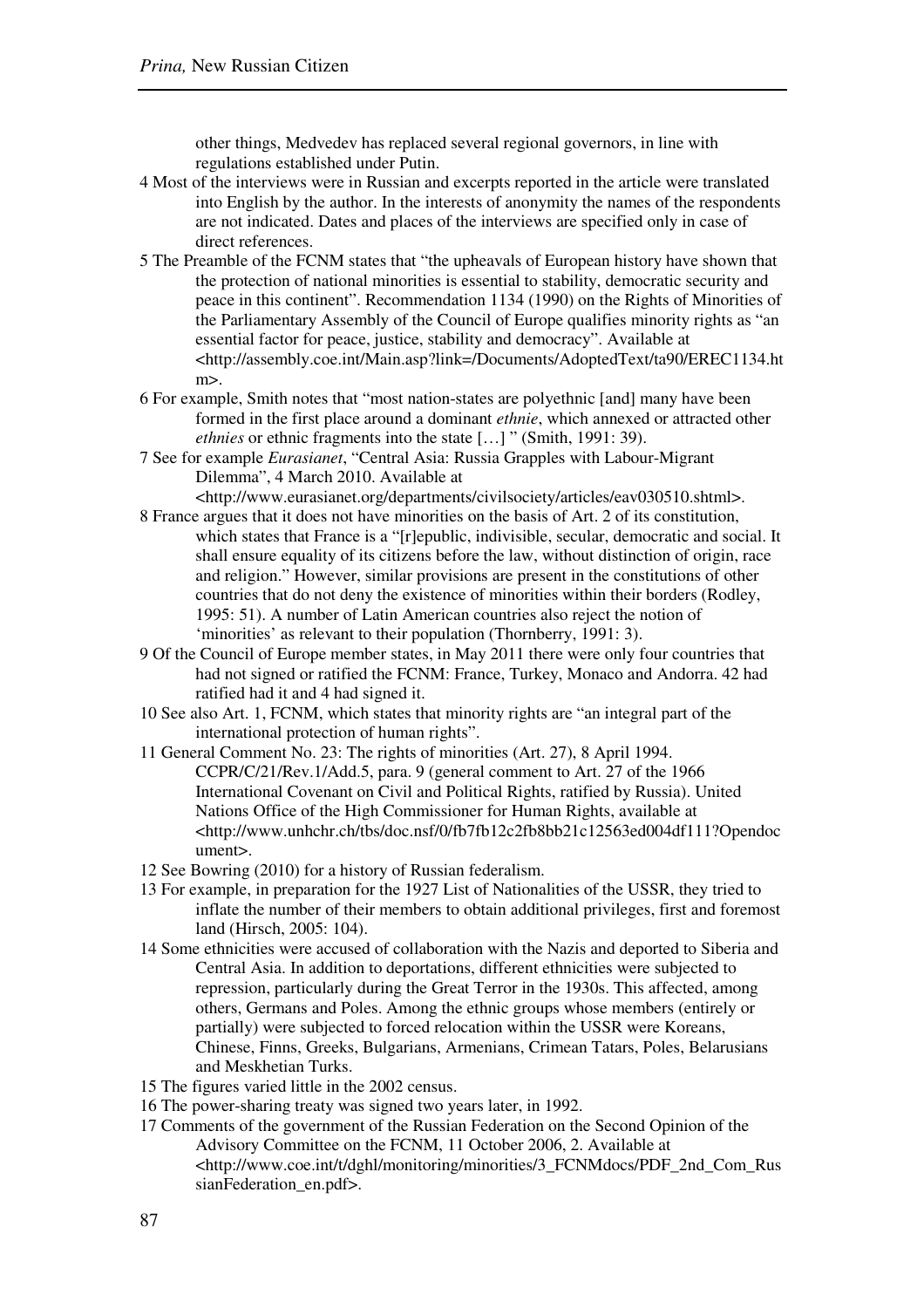18 Russia's Third Report to the FCNM Advisory Committee, 6-7.

- 19 See also the numerous reports of the SOVA Centre, on racism and xenophobia in Russia. Available at <http://www.sova-center.ru/en/xenophobia/reports-analyses/>.
- 20 Concept of State National Policy of the Russian Federation, Presidential Decree No. 909, 15 June 1996.
- 21 Interview with a minority representative working for a minority NGO, 21 February 2011, Moscow. The respondent was referring to religious classes carried out in pilot regions of Russia from the spring of 2010. Together with the pupils' parents, the schools decide on the type of religious education, including Russian Orthodox or Islamic variants, or religions approached from a secular perspective. In this case the school opted for classes on Orthodox religion as the majority of children in the school were Orthodox.
- 22 Mordovians and Karelians did not comment on this issue as traditionally they, like ethnic Russians, embrace the Russian Orthodox faith.
- 23 Interviews between 8 and 11 June 2010, Kazan, Tatarstan.
- 24 Law No. 1807-I, dated 25 October 1991, with amendments of Law No.126-FZ of 24 July 1998 and 165-FZ of 11 December 2002.
- 25 Russia's Third Report, *op.cit.* note 1, 55.
- 26 Decision of the Constitutional Court of the Russian Federation, 16 November 2004, No. 16-P 'On the Case on the Examination of the Constitutionality of the Provisions in Article 10(2) of the Law of the Republic of Tatarstan 'On Languages of the Peoples of the Republic of Tatarstan'', Art. 9(2) of the Law of the Republic of Tatarstan 'On the State Languages of the Republic of Tatarstan and Other Languages of the Republic of Tatarstan', Article 6(2) of the Law of the Republic of Tatarstan 'On Education', and Article 3(6) of the Law of the Russian Federation 'On Languages of the Peoples of the Russian Federation', in relation to the Complaint of the Citizen S. I. Khaputin and the Request of the State Council of the Republic of Tatarstan and of the Supreme Court of the Republic of Tatarstan'.
- 27 Interview with an expert on Karelian language, 20 May 2010, Petrozavodsk.
- 28 There were no issues with script in Mordovia.
- 29 Federal Law of the Russian Federation, 1 December 2007, No. 309-FZ 'On the Amendment of Legal Acts of the Russian Federation for the Amendment of the Understanding and Structure of State Educational Standards'. Available at <http://base.consultant.ru/cons/cgi/online.cgi?req=doc;base=LAW;n=72965>.
- 30 No. 3266-1, 10 July 1992. Available (in Russian) at <http://www.consultant.ru/popular/edu/43\_1.html#p53>.
- 31 Interview with a representative of the Institute of History of Kazan, Russian Academy of Science of Tatarstan, 9 June 2010, Kazan.
- 32 Russia's Third Report, *op.cit.* note 1, 45.
- 33 Art. 26 of the Russian Constitution.
- 34 The expression was used by an advisor at the Ministry of Culture the Republic of Tatars, Kazan, 12 June 2010.
- 35 According to the 2002 census, out of 145 million citizens of the Russian Federation, there were 5.5 million Tatars, 843,350 Mordovians and 93,344 Karelians; 52.9% of the population of Tatarstan were ethnic Tatars, 31.9% of the population of Mordovia were Mordovians, and only 9.2% of the population of Karelia were Karelians.
- 36 Data for the period between 2001 and 2004 show that in Russia there were 2,166 schools in which Tatar was used as a language of instructions *and* 1,466 in which Tatar was studied as a subject. For Mordovian languages (Moksha and Erzya) the figures were, respectively, 200 and 275. There were no Karelian schools where Karelian was used as a language of instruction, and 40 where the language could be studied as a subject. Russia's Third Report *op.cit.* note 1, Appendix 6, Table 1.
- 37 Decree of the Ministry of Education and Science of the Russian Federation, 28 November 2008, No. 362 'On the Approval of Regulations on the Methods and Procedures for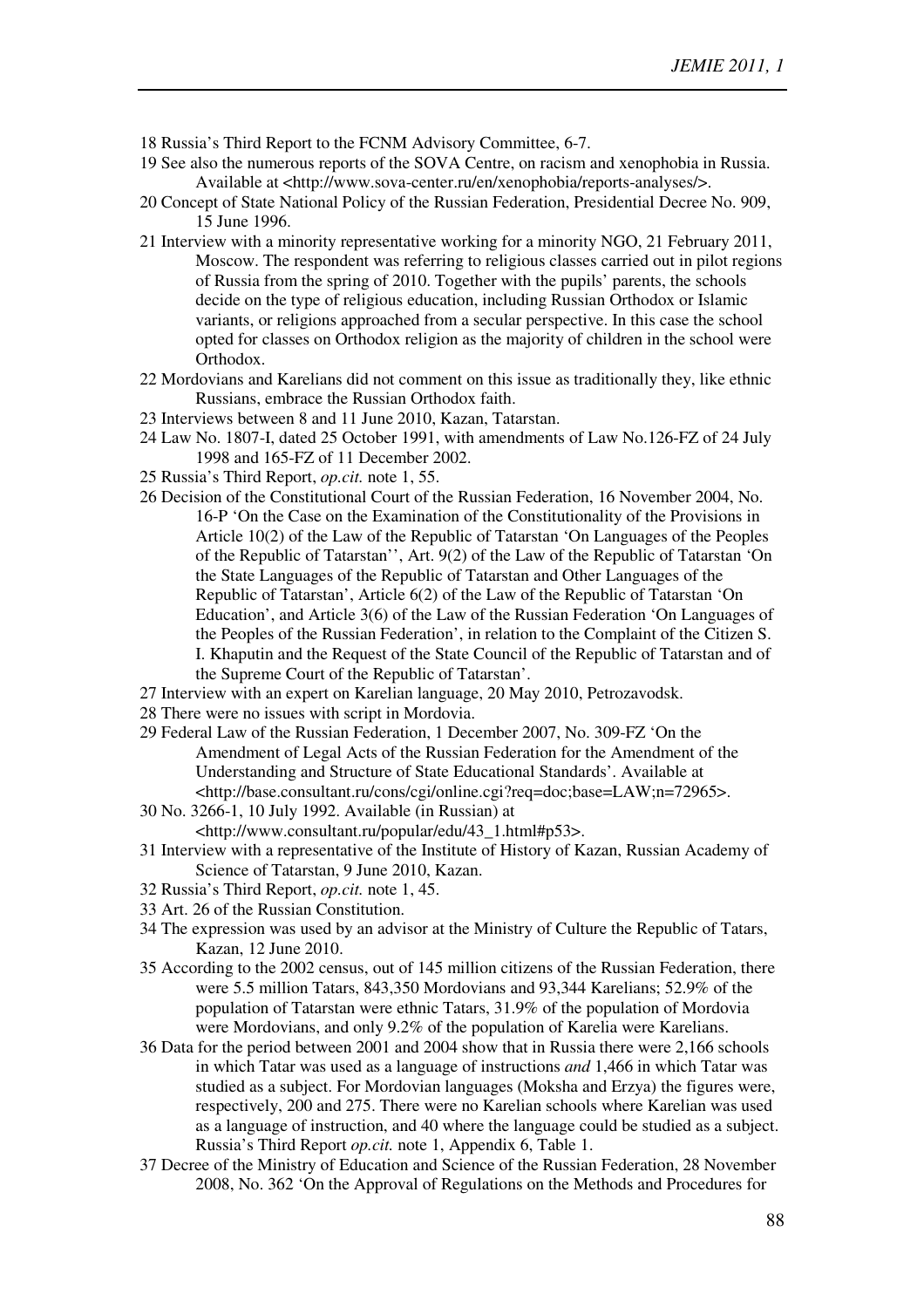Conducting State (final) Certification of Students having Completed the Main General Educational Programmes of Full Secondary Education'.

- 38 Karelia and Mordovia were not affected by this decree, as the exam was taken in Russian even before the decree was adopted.
- 39 Ruling of the Cassation Collegium of the Supreme Court of the Russian Federation, No. KAC09-295, 2 July 2009, on the claim by Aida Kamalova, upholding the ruling of the Supreme Court of 21 April 2009.
- 40 Interview with the Director of Kazan's Gymnasium No. 2, 15 June 2010, Kazan. A decision on the case's admissibility had still not be reached at the time of writing, in January 2011.
- 41 Interview, 24 May 2010, Petrozavodsk, Karelia.
- 42 Russia's Third Report, *op.cit.* note 1, 103-104.
- 43 See Art. 7(2), European Charter of Regional or Minority Languages Charter (ECRML) (signed by Russia in 2001) and Art. 4(2) FCNM.
- 44 The full name is the Presidential Commission of the Russian Federation to Counter Attempts to Falsify History to the Detriment of Russia's Interests. Established by Presidential Decree No. 549, 15 May 2009. Available at <http://document.kremlin.ru/doc.asp?ID=052421>.
- 45 Interview, 20 May 2010, Petrozavodsk, Karelia.
- 46 Some persons belonging to minorities might see their leadership of minority groups as a springboard for propelling themselves into politics. Interview with a specialist of the Institute of Ethnography and Anthropology of the Russian Academy of Science, 12 October 2010, Moscow.
- 47 Art. 5 FCNM.
- 48 The European Charter for Regional or Minority Languages states in its Preamble that "the protection of the historical regional or minority languages of Europe, some of which are in danger of eventual extinction, contributes to the maintenance and development of Europe's cultural wealth and traditions".
- 49 Interview, 9 June 2010, Kazan.
- 50 The expression "dictatorship of the law" was first used in Putin's first State of the Nation Address to the Federal Assembly, "The State of Russia: The Way to an Effective State", July 2000.
- 51 This relatively new presidential power follows an (unconstitutional) measure of 13 September 2004 when Putin, at a session of the Government of the Russian Federation, announced that the heads of subjects would be nominated by the president and confirmed in their position (nominally) by the legislature.
- 52 Interview with a representative of the Institute of History of Kazan, Russian Academy of Science of Tatarstan, 9 June 2010, Kazan, Tatarstan.
- 53 Law 'On the Order of the Formation of the Federal Federation Council', 5 August 2000, No. 113-FZ.
- 54 Seven districts were established by presidential decree, No. 849, 13 May 2000, 'On the presidential envoy of the President of the Russian Federation in a federal okrug'. Available at <http://www.rg.ru/2000/05/14/okruga-dok-site-dok.html>. The number of districts was increased to eight in January 2010, when the North Caucasus federal *okrug* was separated from the Southern federal *okrug*.
- 55 The mergers were: Perm *oblast* and Komi-Permyak autonomous *okrug* to form Perm *krai* (7 December 2003); Krasnoyarsk *krai* and Evenk autonomous *okrug* and Taimyr autonomous *okrug* to form Krasnoyarsk *krai* (17 April 2005); Kamchatka *oblast* and the Koryak autonomous *okrug* to form Kamchatka *krai* (23 October 2005); Irkutsk *oblast* and Ust-Orda Buryat autonomous *okrug* to form Irkutsk *oblast* (16 April 2006); Chita *oblast* and Agin-Buryat autonomous *okrug* to form Zabaikalskii *krai* (11 March 2007).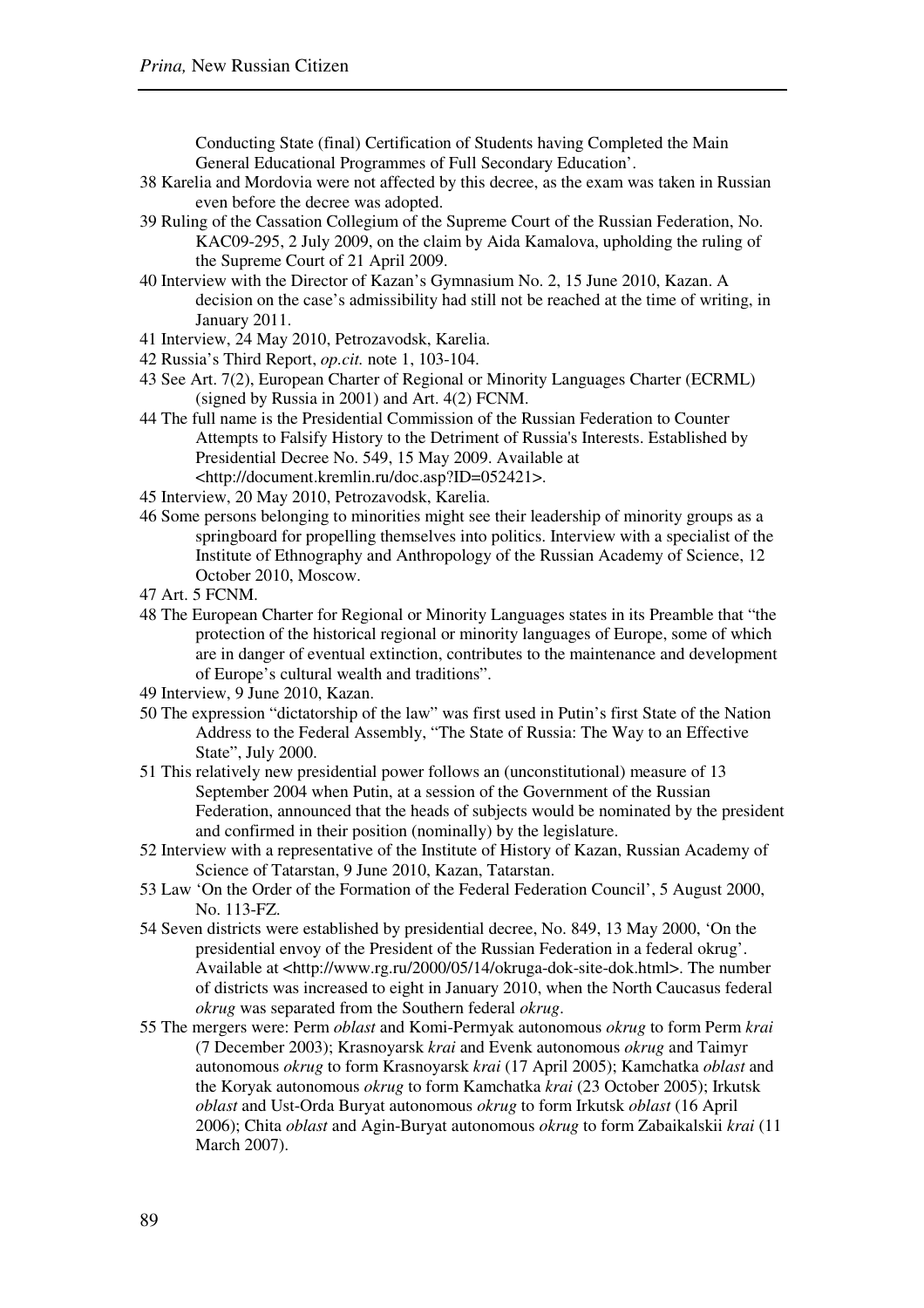- 56 Federal Constitutional Law, 17 December 2001, No. 6-FKZ 'On the procedure of introducing a new subject in the Russian Federation'. Available at <http://base.garant.ru/184002/>.
- 57 Russia's Third Report, *op.cit.* note 1, 98.
- 58 *Ibid.*, 99.
- 59 In the opinion of Finance Minister Alexei Kudrin (cited in Filippov, 2004).
- 60 8 provinces under Peter the Great, 40 under Catherine the Great and 56 at the time of the 1917 revolution.
- 61 Art. 11 of Law No. 6 states that the creation of a new subject has to follow a referendum and consultations with the president of the Russian Federation.
- 62 Russian President Dmitrii Medvedev is one of the patrons of the Institute.
- 63 The statement is from an interview with Alexander (2004: 242).
- 64 Author's translation.
- 65 Interview with a representative of the Institute of History of Kazan, Russian Academy of Science of Tatarstan, 9 June 2010, Kazan.
- 66 Interview, 25 October 2010, Saint Petersburg.
- 67 In a report presented before the Russian parliament, cited in Saiganova (2001).
- 68 For example, the creation of bilingual regions, with the right to autonomous choices in education, can occur without threat to the majority language. On this point, the ECRML states that education of regional and minority languages should be carried out "without prejudice to the teaching of the official language(s) of the State" (Art. 8(1)).

#### *References*

- Alexander, J. 'Federal reforms in Russia: Putin's challenge to the Republics'. *Demokratizatsiya* 12 (2004), 233–263.
- Anderson, B. *Imagined Communities: Reflections on the Origin and Spread of Nationalism*. London: Verso, 2005.
- Artobolevskii, C.C., O.I. Vendina, E.S. Gontmakher, N.V. Zubarevich and A.V. Kynev. *Ob"Edinenie Sub"Ektov Rossiiskoi Federatsii: Za i Protiv (Merging the Subjects of the Russian Federation: Arguments For and Against)*. Moscow, 2010.Located online at:

http://uisrussia.msu.ru/docs/nov/insor/Regions for and againts.pdf

- Barry, B. *Culture and Equality. An Egalitarian Critique of Multiculturalism*. Cambridge: Polity, 2001.
- Bowring, B. 'The Tatars of the Russian Federation and national–cultural autonomy: a contradiction in terms?'. *Ethnopolitics* 6(3) (2007), 417–435.
- 'The Russian constitutional system: complexities and asymmetry'. In *Asymmetrical State Design as a Tool in Ethnopolitical Conflict Resolution*, eds. M. Weller and K. Nobbs, 48–74. Ohio: University of Pennsylvania Press, 2010.
- Bransten, J. 'Russia: Kremlin approves regions' decision to merge'. *Radio Free Europe/Radio Liberty*, 19 April 2005.
- Brubaker, R. *Nationalism Reframed. Nationhood and the National Question in the New Europe*. Cambridge: Cambridge University Press, 1996.
	- 'The Manichean Myth: rethinking the distinction between "civic" and "ethnic"'. In *Nation and National Identity. The European Experience in*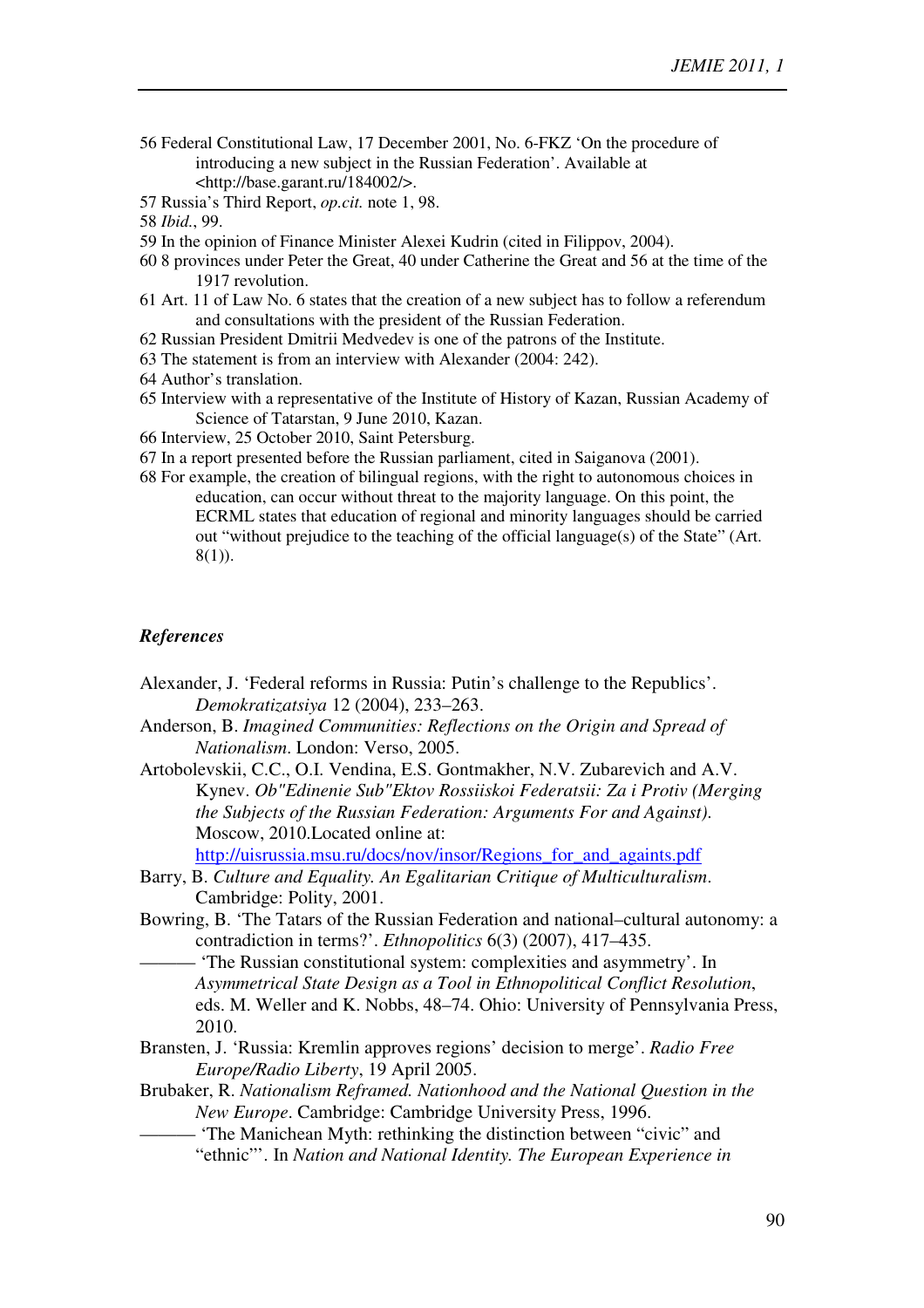*Perspective*, eds. H. Kriesi, K. Armingeon, H. Siegrist and A. Wimmer, 55– 71. Zurich: Ruegger, 1999.

- Cashaback, D. 'Risky strategies? Putin's federal reforms and the accommodation of difference in Russia'. *Journal of Ethnopolitics and Minority Issues in Europe* 3 (2003), 1-31.
- Chirkin, D. 'Vladimir Putin—Russia's new Ivan Kalita. The Federation subjects to be consolidated'. *Pravda*, 25 March 2002.
- Codagnone, C. and V. Filippov. 'Equity, exist and national identity in a multicultural federation: the "multicultural constitutional patriotism" project in Russia'. *Journal of Ethnic and Migration Studies* 26 (2000): 263–288.
- Crystal, D. *Language Death*. Cambridge: Cambridge University Press, 2000.
- Daucé, F., M. Désert, M. Laruelle, A. Le Huérou and K. Rousselet. '*Les usages pratiques du patriotisme en Russie*' ('The practical uses of patriotism in Russia'). *Questions de Recherche/Research in Question* 32 (2010). Available at. <http://www.ceri-sciencespo.com/publica/question/qdr32.pdf>.
- Dmitriyev, I. 'Federal misalliance robbing Peter to pay Paul'. *The Moscow News*, 20 March 2007.
- Filippov, Y. 'State Duma ponders Russia's future'. *RIA Novosti*, 29 October 2004. Available at <http://en.rian.ru/analysis/20041029/39772326.html>.
- Goode, P. 'The fall and rise of regionalism?'. *Journal of Communist Studies and Transition Politics* 26 (2010): 233–256.
- Gordeev, I. '*Tatarstan gotov prikrytsya khartiei*' ('Tatarstan is ready to benefit from the charter'). *Nezavisimaya Gazeta* 96, 19 May 2009.
- Gorenburg, D. *Minority ethnic mobilization in the Russian Federation*. Cambridge: Cambridge University Press, 2003.
- Guibernau, M. *The Identity of Nations*. Cambridge: Polity, 2007.
- Hahn, G.M. 'Medvedev, Putin, and *perestroika* 2.0'. *Demokratizatsiya* 18 (2010), 228–259.
- Hastings, A. *The construction of nationhood. Ethnicity, religion, and nationalism*. Cambridge: Cambridge University Press, 1997.
- Hirsch, F. *Empire of Nations: Ethnographic Knowledge and the Making of the Soviet Union*. Ithaca: Cornell University Press, 2005.
- Isaev, M.I. 'The non-Russian languages and the challenge of Russian'. In *Sociolinguistic Perspectives on Soviet National Languages: Their Past, Present, and Future*, ed. I.T. Kreindler. Berlin: Mouton, 1985.
- Kelly, P. 'Introduction. Between culture and equality'. In *Multiculturalism reconsidered*, ed. P. Kelly, 1–18. Cambridge: Polity, 2002.
- Kepel, G. 'Europe's answer to Londonistan'. *Open Democracy*, 23 August 2005.
- Kirkow, P. 'Regional warlordism in Russia: the case of *primorskii krai*'. *Europe*–*Asia Studies* 47 (1995), 923–946.
- Kirkow, P. *Russia's Provinces: Authoritarian Transformation Versus Local Autonomy?* Basingstoke: Macmillan, 1998.
- Kohn, H. *The Ideal of Nationalism. A Study in Its Origins and Background*. New York: Collier Books, 1944.
- Kozhenikova, G., A. Verkhovsky and E. Veklerov. *Ultra-Nationalism and Hate Crimes in Contemporary Russia: The 2004-2006 Annual Reports of Moscow's SOVA Centre*. Stuttgart: Ibidem-Verlag, 2005.
- Kuz'min, M.N. '*K voprosu o razrabotke kontseptsii federal'noi etnonatsional'noi obrazovatel'noi politiki rossiiskoi federatsii*' ('On compiling a concept of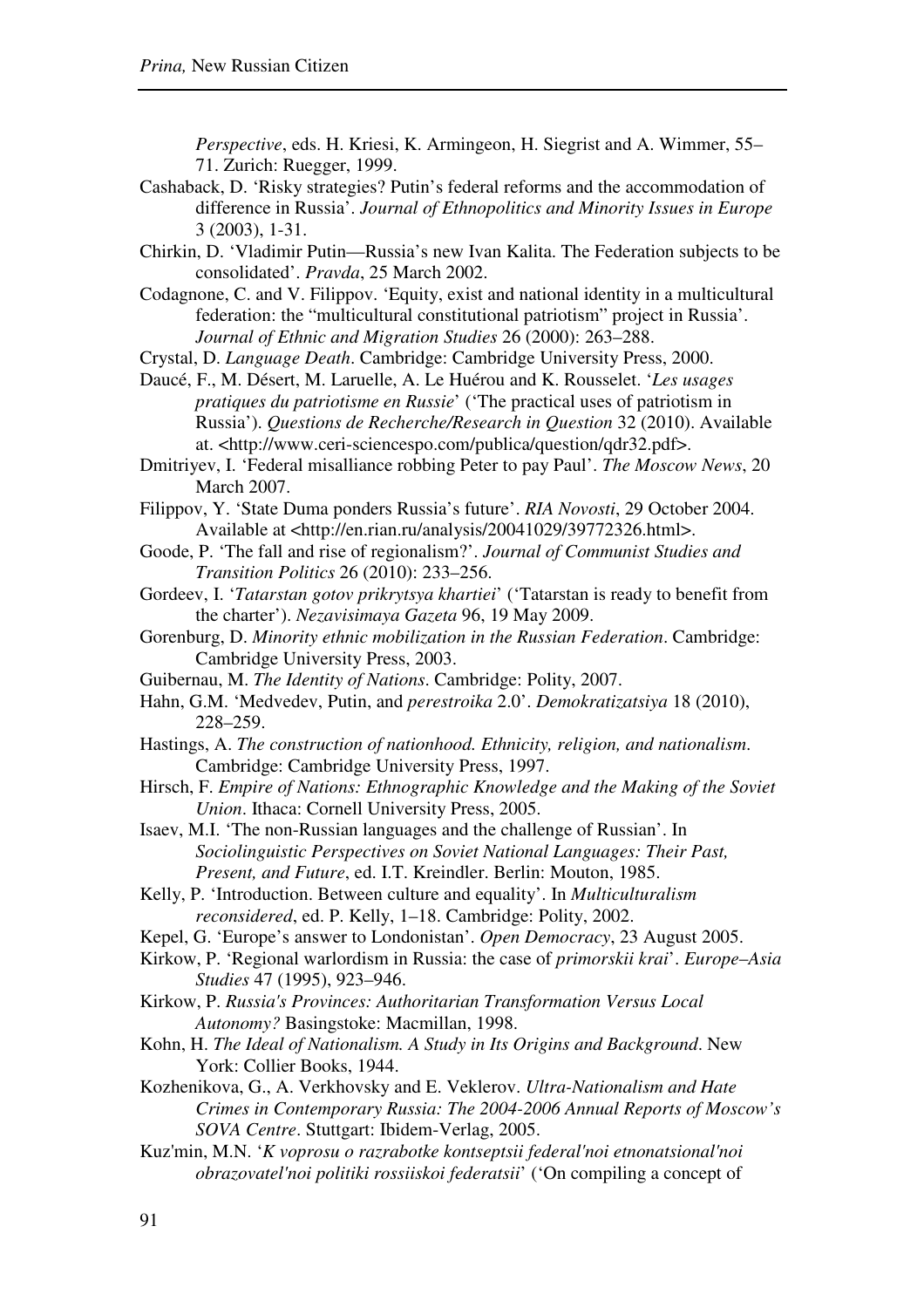federal ethnonational educational policy of the Russian Federation'). In *Materials of the Conference 'Realisation of the National Regional Component of History Education in the National Republics of the Volga and Ural Regions: Problems and Perspectives', 26 October 2004*. Kazan, 2005.

- Kymlicka, W. *Multicultural Odysseys: Navigating the New International Politics of Diversity*. Oxford: Oxford University Press, 2007.
- Lewis, G. *Multilinguism in the Soviet Union: Aspects of Language Policy and Its Implementation*. The Hague: Mouton, 1972.
- Martin Estebanez, M.A. 'Council of Europe policies concerning the protection of linguistic minorities and the justiciability of minority rights'. In *Minorities, Peoples and Self-Determination*, eds. N. Ghanea and A. Xanthaki, 269–298. Leiden, The Netherlands: Martinus Nijhoff Publishers, 2005.
- Melvin, N. 'Putin's reform of the Russian Federation'. In *Leading Russia: Putin in Perspective*, ed. A. Pravda, 203–227. Oxford: Oxford University Press, 2007.
- Mitin, D. 'From rebellion to submission. The evolution of Russian Federalism under Putin'. *Problems of Post-Communism* 55 (2008): 49–61.
- Moscow Helsinki Group. 'On violations committed in the course of organising and carrying out referendum on merging Irkutsk Region and Ust-Ordynski Buryatskyi Autonomous District'. In *Public Investigatons on Human Rights Violations 2006*, 2006.
- Netreba, T. and V. Tseplyaev. '*Analiz. Natsional'nye regiony—"Pod nozh*?" ('Analysis. National regions—"under the knife?"'). *Argumenty i Fakty*, 12 April 2006.
- Oracheva, O., and A. Osipov. 'Territories of "special status" in Russia: the ethnic dimension'. *Journal of Communist Studies and Transition Politics* 26 (2010): 212–232.
- Packer, J. *The Protection of Ethnic and Linguistic Minorities in Europe*. Turku: Abo Akademi University, 1993.
- ——— 'Problems in defining minorities'. In *Minority and Group Rights in the New Millenium*, eds. D. Fortrell and B. Bowring. The Hague: Martinus Nijhoff, 1999.
- Pain, E. 'Reforms in the administration of the regions and their influence on ethnopolitical processes in Russia, 1999-2003'. In *The Dynamics of Russian Politics. Putin's Reforms of Federal*–*Regional Relagions. Volume II*, eds. P. Reddaway and R. Orttung, 341–370. Lanham: Rowman & Littlefield, 2005.
- Parekh, B. *Rethinking Multiculturalism: Cultural Diversity and Political Theory*. Basingstoke: Palgrave Macmillan, 2006.
- Phillips, A. *Democracy and Difference*. Cambridge UK: Polity Press, 2002. ——— *Multiculturalism Without Culture*. Princeton: Princeton University Press, 2007.
- Pis'mennaya, Y. and N. Kostenko. '*Rossiyane budut zhit' ne v 83 regionakh, kak seichas, a v 20 aglomeratsiyakh, gde kontsentriruyutstya resursy*' ('Russians will not live, as they do now, in 83 regions, but in 20 agglomerations, where resources are concentrated'). *Vedomosti*, 16 December 2010.
- Putin, V. '*Razgovor s rossiei: stenogramma "priamoi linii s prezidentom rossiiskoi federatsii" V.V.Putinym*' ('A conversation with Russia: direct line with the President of the Russia Federation V.V. Putin'). *First Channel*, 19 December 2002.